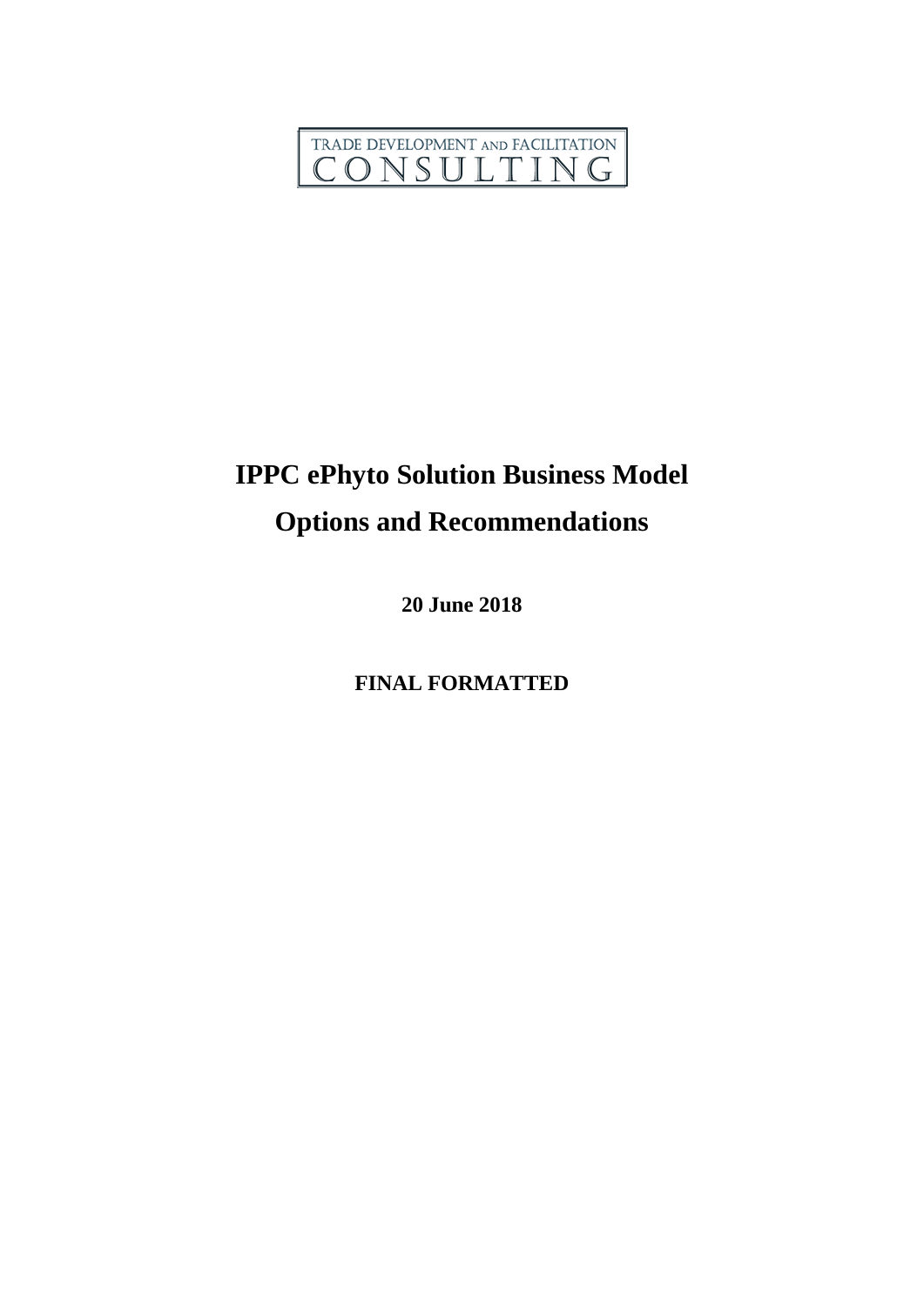# **INDEX**

|       |                                                                                                                                   | Page |
|-------|-----------------------------------------------------------------------------------------------------------------------------------|------|
|       | <b>EXECUTIVE SUMMARY</b>                                                                                                          | 1    |
| 1.    | <b>Introduction and Purpose</b>                                                                                                   | 4    |
| 2.    | <b>The ePhyto Solution Concept</b>                                                                                                | 4    |
| 3.    | <b>Requirements of IPPC for the Business</b>                                                                                      | 5    |
| 4.    | <b>Key User Requirements for the ePhyto Solution</b>                                                                              | 6    |
| 5.    | ePhyto Solution Potential Benefits Framework                                                                                      | 7    |
| 5.1   | <b>Potential Direct Benefits</b>                                                                                                  | 7    |
| 5.2   | <b>Potential Indirect Benefits</b>                                                                                                | 9    |
| 6.    | <b>Development Costs for the ePhyto Solution</b>                                                                                  | 10   |
| 7.    | <b>Costs Associated with Operating and Supporting the</b><br>ePhyto Solution                                                      | 10   |
| 7.1   | ePhyto Solution Basis Operational Costs                                                                                           | 12   |
| 7.2   | <b>Possible Additional ePhyto Solution Operating Costs</b>                                                                        | 13   |
| 7.2.1 | Provision of Operational Helpdesk Functions for both the Hub<br>and GeNS                                                          | 13   |
| 7.2.2 | <b>Further Development and Enhancement Costs for the ePhyto</b><br><b>Solution</b>                                                | 14   |
| 7.3   | <b>IPPC Management, Administration Framework and Costs</b>                                                                        | 14   |
| 7.4   | <b>Costs and Requirements Related to Capacity Building and</b><br><b>Technical Assistance for Onboarding Developing Countries</b> | 17   |
| 8.    | <b>Business Model Funding - User Preferences</b>                                                                                  | 19   |
| 8.1.  | <b>Funding Preference of NPPOS</b>                                                                                                | 19   |
| 8.2   | <b>Funding Preferences of Individuals from business</b><br>experienced in the use of Phytosanitary Certificates                   | 20   |
| 8.3   | <b>Observations regarding Donor Funding versus Participant</b><br><b>Based Funding</b>                                            | 20   |
| 9.    | <b>Funding Models</b>                                                                                                             | 21   |
| 9.1   | <b>Funding by FAO</b>                                                                                                             | 21   |
| 9.1.1 | <b>Advantages and Disadvantages</b>                                                                                               | 22   |
| 9.2   | <b>Funding by Donors</b>                                                                                                          | 22   |
| 9.2.1 | <b>Complementary Funding from NPPOs and or Industry</b><br><b>Groups</b>                                                          | 23   |
| 9.2.2 | <b>Advantages and Disadvantages</b>                                                                                               | 24   |
| 9.3   | <b>Participant Based Funding</b>                                                                                                  | 24   |
| 9.3.1 | <b>Advantages and Disadvantages of Participant Based</b><br><b>Funding</b>                                                        | 26   |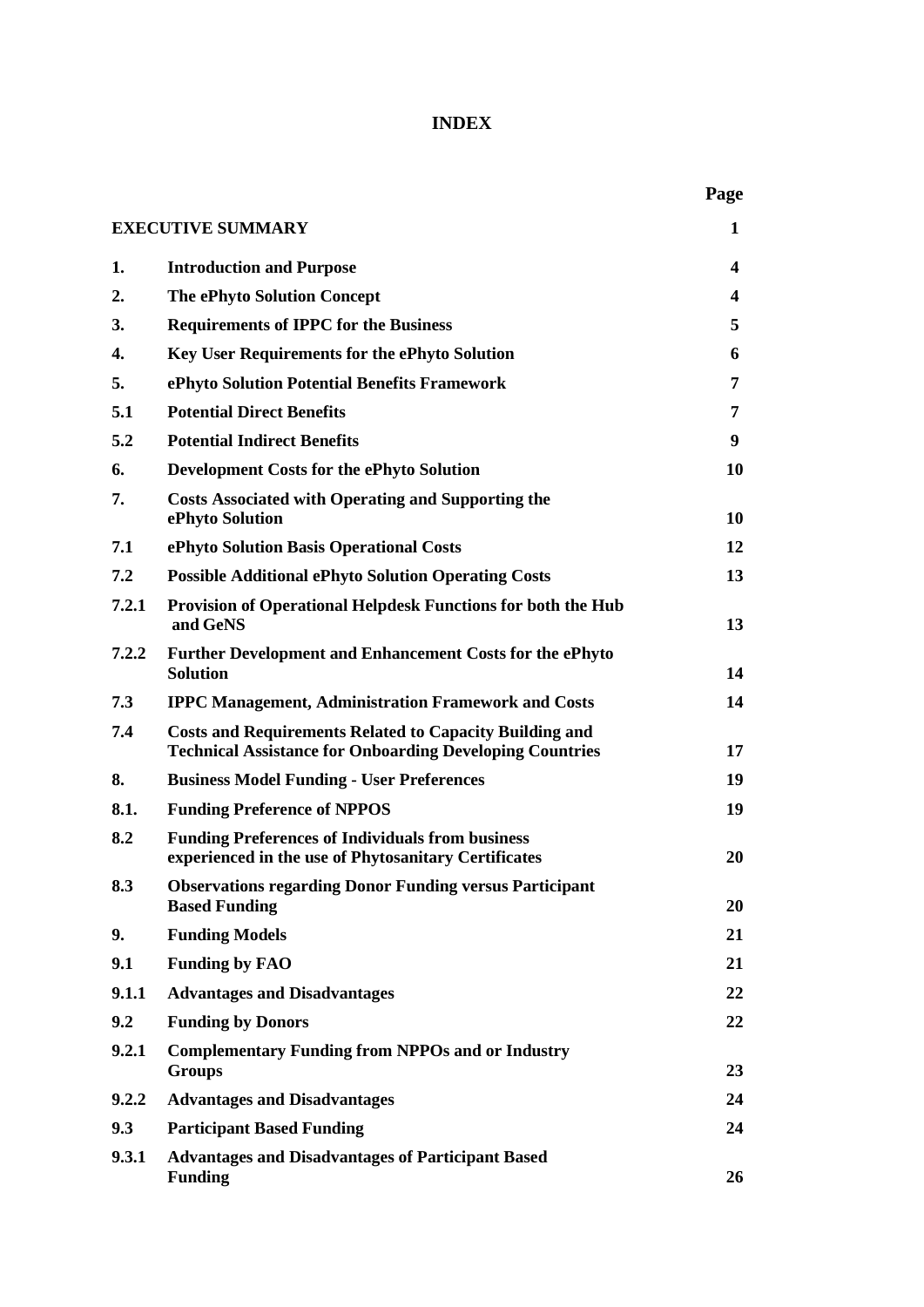| 9.4   | <b>Combination approach</b>                                                  |    |
|-------|------------------------------------------------------------------------------|----|
| 9.4.1 | <b>Advantages and Disadvantages</b>                                          | 27 |
| 9.5   | <b>Recommendation Regarding Funding Options</b>                              | 27 |
| 9.5.1 | <b>Framework for Financial Management of ePhyto</b><br><b>Solution Funds</b> | 28 |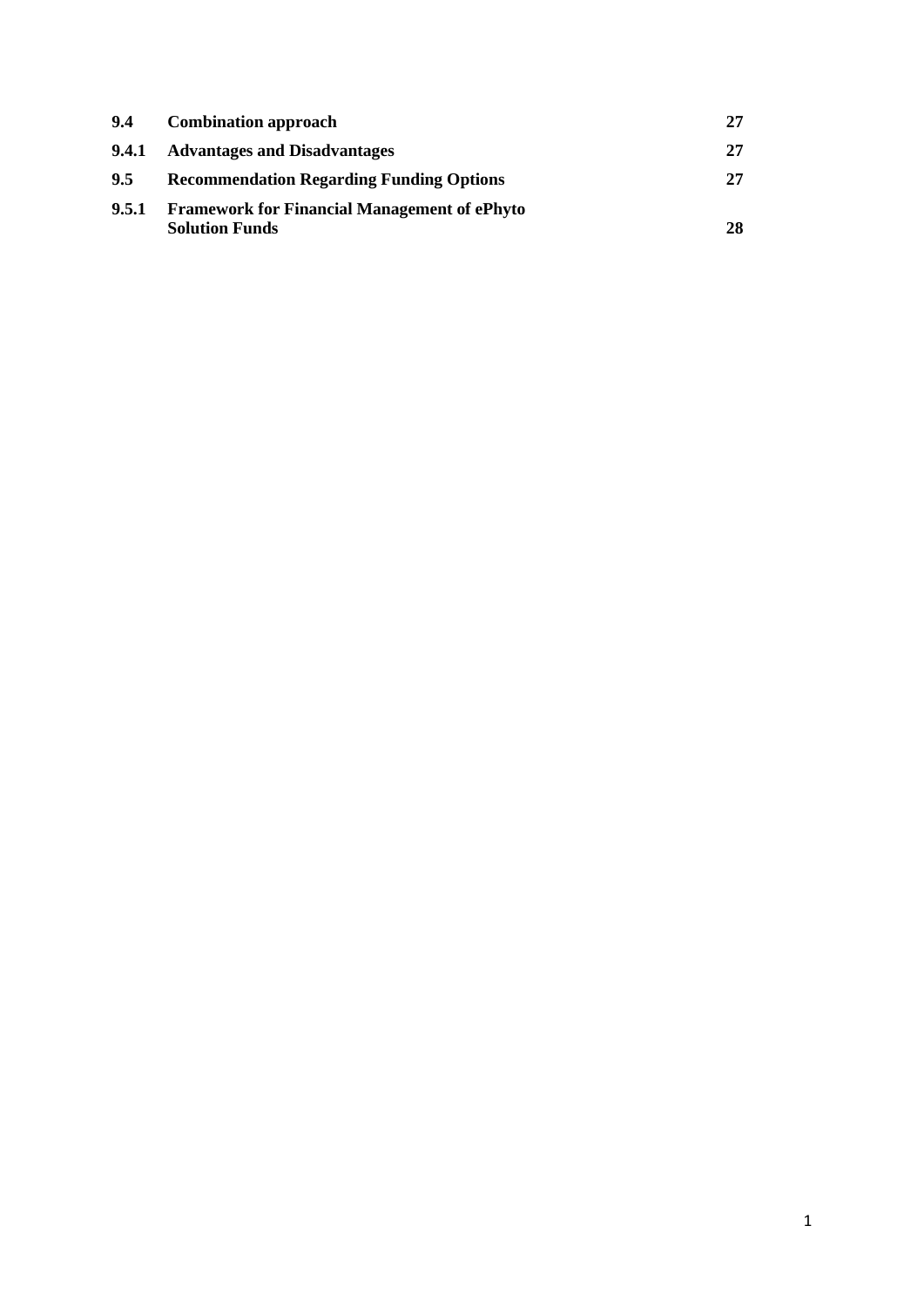

#### **IPPC ePhyto Solution Business Model**

#### **Options and Recommendations**

#### **20 June 2018**

#### **EXECUTIVE SUMMARY**

This report presents options and recommendations developed by TDAF Consulting<sup>1</sup> regarding the Business Model for the electronic Phytosanitary Certificate Solution (ePhyto Solution) currently being developed and tested by the International Plant Protection Convention (IPPC) Secretariat, in partnership with key stakeholders from countries and industry. These recommendations will be presented to the IPPC Commission on Phytosanitary Measures (CPM) in 2019 at its annual meeting, for ratification and implementation. A final business model, which will be developed based upon this report, input from various experts, and lessons learned from the pilot implementation phase of the project, will be developed by the IPPC Secretariat in 2020.

In developing this report, three key cost areas were reviewed in detail and the following per annum estimates made:

| $\triangleright$ Operational                   | \$580,000   |
|------------------------------------------------|-------------|
| $\triangleright$ Management and Administration | \$294,500   |
| $\triangleright$ Capacity Building             | \$373,000   |
| <b>GRAND TOTAL</b>                             | \$1,247,500 |

The above areas could be funded either jointly or separately, as explained within the report.

Four main business models to cover these costs were considered, namely:

- 1) Funding by the Food and Agriculture Organization (FAO)
- 2) Funding by Donors, including funding support from Lead National Plant Protection Organizations (NPPOs) and or Industry
- 3) Participant Based Funding
- 4) Combination approach.

**.** 

The recommended approach is to focus initially (i.e. for the first 5 years) on a no-fee total support model inclusive of all the above areas (Operational, Administration and Capacity Building), funded through a Multi Donor Trust Fund to be established by the IPPC Secretariat within FAO. This would greatly facilitate the early establishment of a critical mass of users from a range of countries and would enhance the participation of developing economies in the programme. It would also be administratively simple, would help maintain the current strong momentum of the programme and help ensure its eventual success.

During this 5 year period, further consideration can be given to the longer-term business model, within the context of national strategies to fund the ePhyto Solution and upon a more detailed understanding

<sup>1</sup> The recommendations and options presented in this report are the views of TDAF Consulting and do not necessarily represent the views or opinions of the IPPC or FAO or any other parties. While every effort was made to produce the most factually correct report, any errors or omissions are the sole responsibility of TDAF.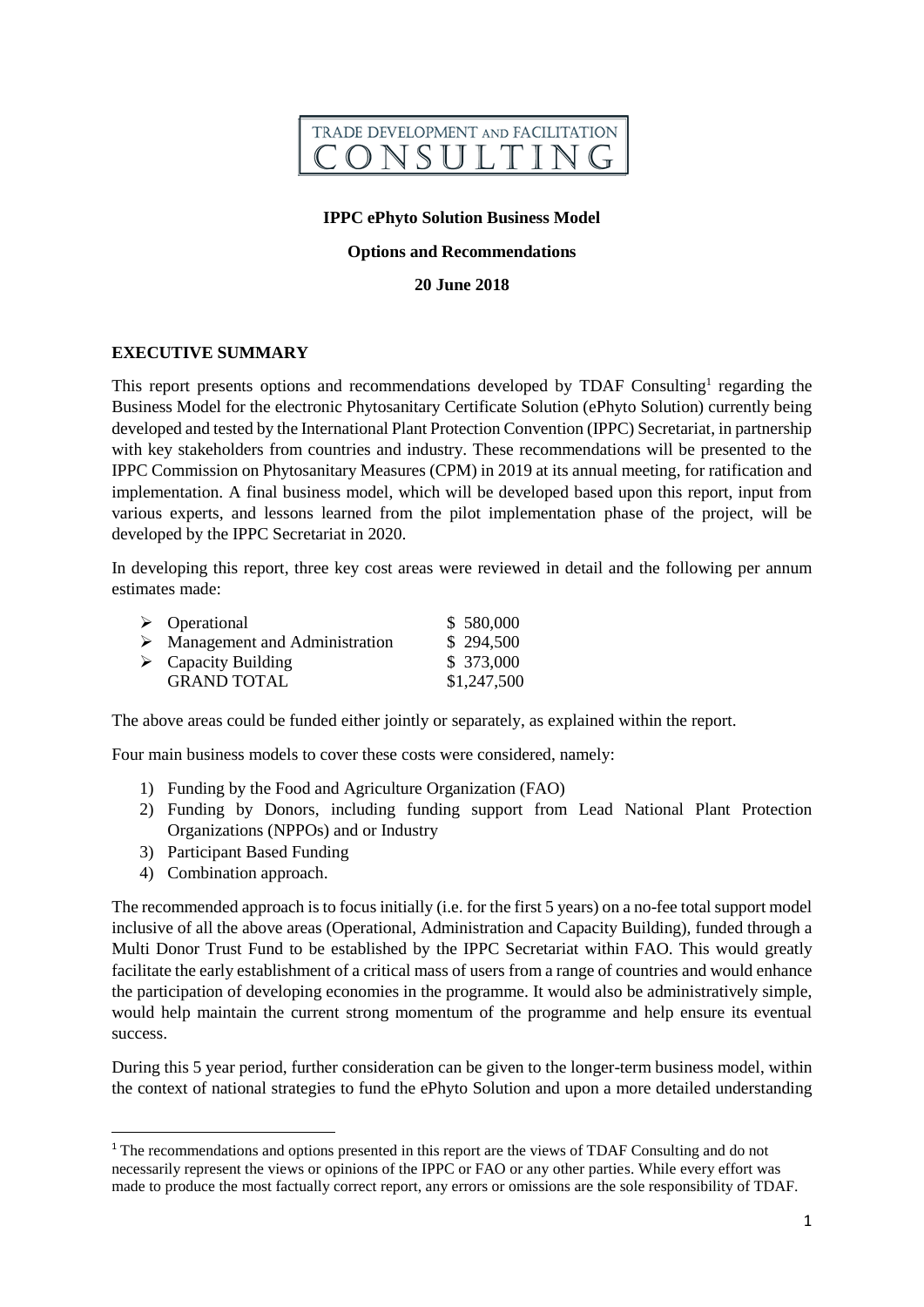of the costs of operation and the preferred governance model. The approach to developing the final business model would also take into account lessons learned from the pilot, and could consider separate funding strategies for individual components, such as Capacity Building.

The key recommendations of the report (present by subject area rather than chronologically) are:

Funding Model:

**.** 

- $\triangleright$  Recommendation 1: Additional research should be undertaken by the IPPC regarding potential direct and indirect benefits of the IPPC ePhyto Solution, including time and cost savings and economic efficiencies. Capacity building requirements should also be more fully elaborated through the Pilot.
- Recommendation 2: A full Business Process Analysis (BPA) of both the NPPO and business processes related to the ePhyto Solution should be undertaken as a priority, as these will set the benchmarks and targets for cost and time enhancements under implementation of the project. The United Nations Business Process Analysis Guide should be used for this purpose, as this is used extensively in the ebusiness area<sup>2</sup>.
- $\triangleright$  Recommendation 3: A more complete understanding of the total cost of the development, implementation, promotion and management of the ePhyto Solution is required to ensure its ongoing development and enhancement and longer-term success and sustainability.
- Recommendation 20: A Multi Donor Trust Fund (MDTF) should be established as the preferred initial funding mechanism for the ePhyto Solution, covering an initial 5 years and extendable for additional years. An MDTF project document should be prepared by the IPPC Secretariat for this purpose.
- $\triangleright$  Recommendation 21: The Multi Donor Trust Fund should take an integrated approach, covering all aspects of the programme - operational, administrative and capacity building.
- $\triangleright$  Recommendation 22: Clearly delineated budget lines, with full accountability and auditing, should be established within the MDTF for each key area, including Administration, Additional Development and Support, and Capacity Building.
- Recommendation 23: The IPPC should use the 5 year MDTF period to review alternative funding options, such as funding by FAO, a Participant Based Funding model or a combined approach. This review should start immediately after the launch of the MDTF, with a preliminary report prepared by end of Year 1 and a final recommendation by the end of Year 2. Mechanisms for the new agreed model should be fully in place before the end of Year 3.
- $\triangleright$  Recommendation 24: After the initial 5 year MDTF period, capacity building could be separated out, although at least some capacity building funds should remain in the IPPC ePhyto Solution operation and administrative budgets, to provide the IPPC with the necessary flexibility to address capacity issues as they arise.
- Recommendation 16: Key NPPOs and Industry associations could be targeted to solicit support funding for the ePhyto Solution – under any and all of the funding models suggested.
- $\triangleright$  Recommendation 25: The IPPC should explore options for an external entity to FAO, such as UNOPS, to manage the financial aspects of the ePhyto Solution programme.
- Recommendation 18: Should a future Participant Based Funding Model be considered, a multitiered discount structure should be employed, providing low or no charges to special category users such as developing or least developed countries, and significant discounts to large volume users. Further, an annual estimated payment in advance mechanism should be established to reduce administrative overheads.
- $\triangleright$  Recommendation 19: The IPPC should assist the NPPOs to undertake a review of legal issues regarding charging end-user fees for ePhytos, and transferring such "fees" to IPPC. This review

<sup>2</sup> See http://www.unescap.org/sites/default/files/0%20-%20Full%20Report\_6.pdfv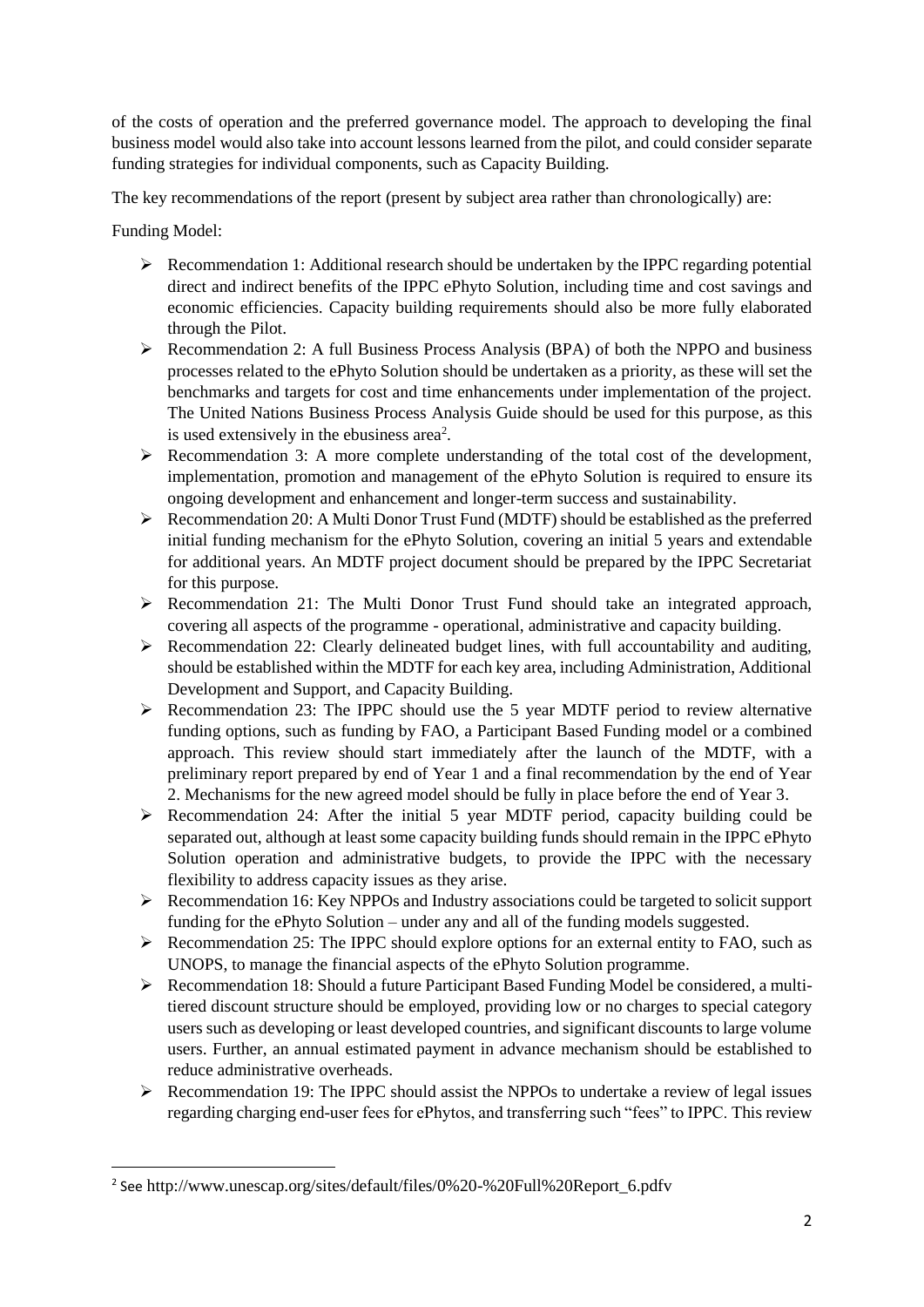should also consider other mechanisms for transferring funds from NPPOs to IPPC for this purpose.

 Recommendation 17: Under a Participant Based Funding Model, fees could be added to existing fees for issuing a PC by an NPPO.

Administration and Management

- $\triangleright$  Recommendation 7: The IPPC Secretariat should continue to provide the ePhyto Solution Management and Administration function, as the ePhyto Solution will be core to the overall delivery of IPPC Phytosanitary Certificate support services.
- $\triangleright$  Recommendation 10: The adequacy of the proposed IPPC Secretariat support resources for the ePhyto Solution should be reviewed in relation to the actual tasks to be undertaken.
- $\triangleright$  Recommendation 8: Programme evaluation and promotion should be included as core elements of the ePhyto Solution programme budget, within the Management and Administration framework.
- Recommendation 15: The IPPC Secretariat should consider making a broader argument to FAO Member States to support the overall approach to the development and implementation of food related electronic certificates in international trade.

Support Services

- $\triangleright$  Recommendation 4: A Business Support Desk should be established, at least for the initial years of the project, to support the NPPOs in the practical operation of the ePhyto Solution.
- $\triangleright$  Recommendation 6: Consideration should be given regarding the operation and provision of the Business Support Desk, including exploring possibilities for support from Regional Plant Protection Organizations (RPPOs), leading NPPOs and Industry.
- Recommendation 5: Maximum use should be made of on-line tutorials, "Frequently Asked Questions (FAQs)", user group or community support/chat lines, etc.
- Recommendation 9: A quarterly IPPC ePhyto Solution Newsletter should be launched as soon as possible to keep stakeholders abreast of recent developments and to maintain the positive momentum of the project.

#### Capacity Building

- $\triangleright$  Recommendation 11: The IPPC Secretariat should establish a dedicated capacity building facility to provide focussed support to selected NPPOs.
- $\triangleright$  Recommendation 12: An allocation should be made to cover basic equipment requirements (such as a Computer, Printer and Internet connection facilities) in exceptional cases for up to 10 NPPOs per year, where no other sources of funding are available.
- $\triangleright$  Recommendation 13: The IPPC Secretariat should develop training webinars and on-line videos describing the ePhyto Solution.
- Recommendation 14: The IPPC Secretariat should continue the ePhyto Symposium series and organize a global ePhyto seminar or workshop, at least one every 2 years, to provide training and opportunities for exchange of experiences.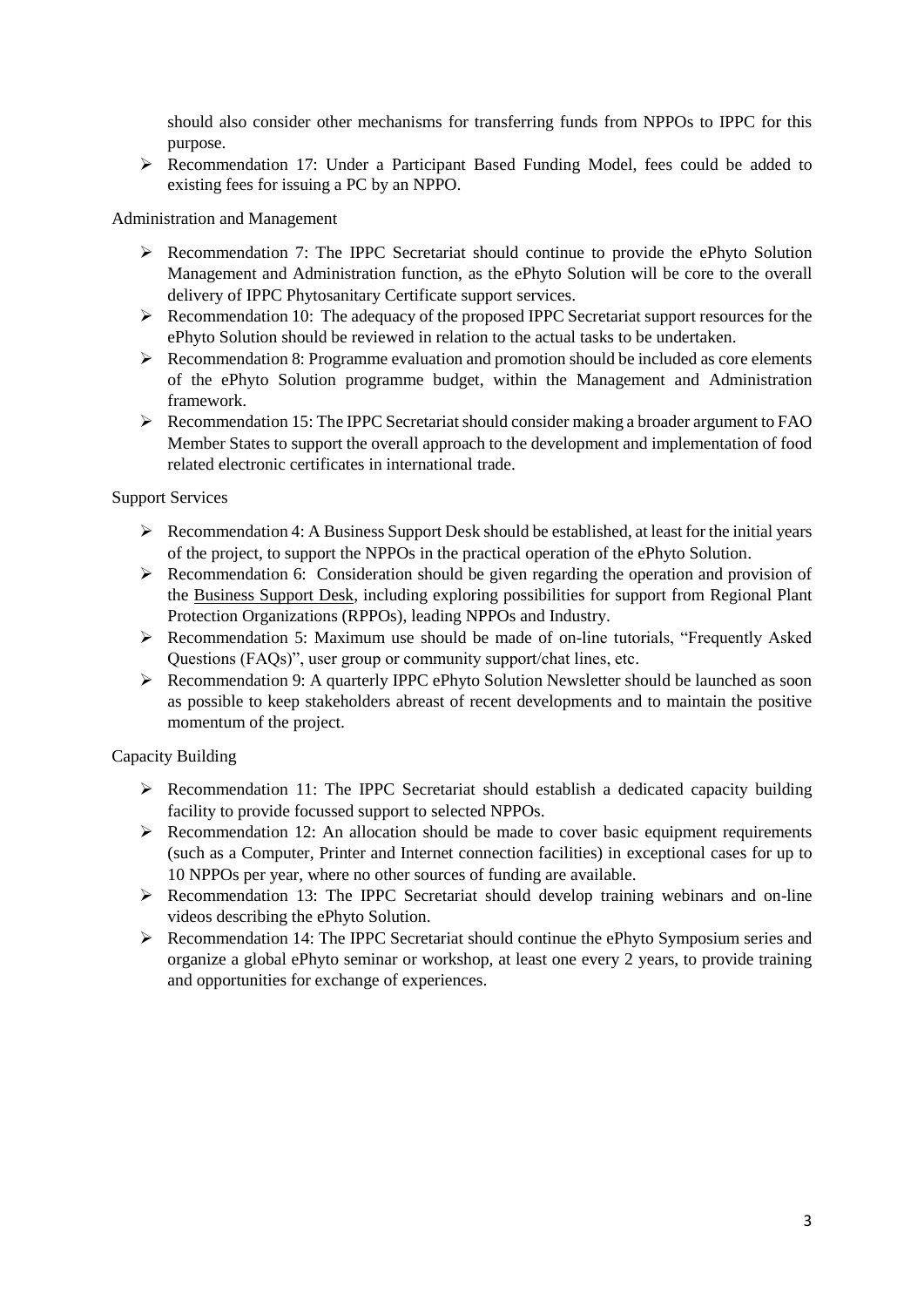#### **1. Introduction and Purpose**

The purpose of this report is to present options and recommendations regarding the Business Model for the electronic Phytosanitary Solution (ePhyto Solution) currently being developed and piloted by the International Plant Protection Convention (IPPC) Secretariat, in partnership with key stakeholders from countries and industry. It is intended to guide the IPPC Secretariat in establishing a Business Model for the ePhyto Solution in the short to medium term.

The report is presented in 9 Sections. Following this introduction, Section 2 provides an overview of the IPPC ePhyto Solution while Section 3 details the study requirements from IPPC. Details of key user requirements for the ePhyto Solution identified in the user surveys are presented in Section 4, while Sections 5, 6 and 7 cover the projected benefits and costs associated with implementing the ePhyto Solution. Capacity Building and Technical Assistance issues are covered in Section 7.4. A detailed discussion on the various funding preferences and models to cover these costs is presented in Sections 8 and 9.

The report includes findings from three related studies namely:

- ePhyto Survey Report on National Plant Protection Organizations (NPPOs)
- ePhyto Survey Report on individuals from business that have experience in the use of Phytosanitary Certificates (PCs)
- Report on Industry Organizations delivering related eServices

An initial version of the Business Model report was prepared by the consultants in November 2017 and reviewed at an expert meeting in Geneva on 6 December 2017. Input and suggestions from this meeting, and also from the 3rd IPPC Global Symposium on ePhyto, Kuala Lumpur, in January 2018 have been incorporated into the revised report.

It is noted that the ePhyto Pilots are still ongoing and will not conclude until late 2018. Much additional information will be gathered through these Pilots, including more details on operational costs, business process operations, data volumes and potential direct benefits.

Recommendation 1: Additional research should be undertaken by the IPPC regarding potential direct and indirect benefits of the IPPC ePhyto Solution, including time and cost savings and economic efficiencies. Capacity building requirements should also be more fully elaborated throughout the Pilot.

The funding options and proposed business model will be presented to the Commission on Phytosanitary Measures (CPM) in 2019 at its annual meeting for ratification and implementation and a final business model, incorporating data from the Pilot and additional research, will be prepared by early 2020.

# **2. The ePhyto Solution Concept**

The Commission on Phytosanitary Measures (CPM), the governing body of the IPPC, at its  $10<sup>th</sup>$  meeting (2014), confirmed its support for the development of an ePhyto Solution that would facilitate the greater adoption of the use of electronic PCs by contracting parties, for plants and plant products moving in international trade. The CPM also supported the IPPC Secretariat in implementing the project, subject to the outcome of a request for funding to the Standards and Trade Development Facility (STDF) to provide the funds necessary to build and test the technology. A pilot implementation is now underway, supported by funds from the STDF and other development partners.

The IPPC project aims to initially achieve the following with the pilot set of countries:

i. Establish a harmonized exchange tool, referred to as a "Hub" which facilitates electronic exchange of ePhytos, based upon a standardized communication protocol.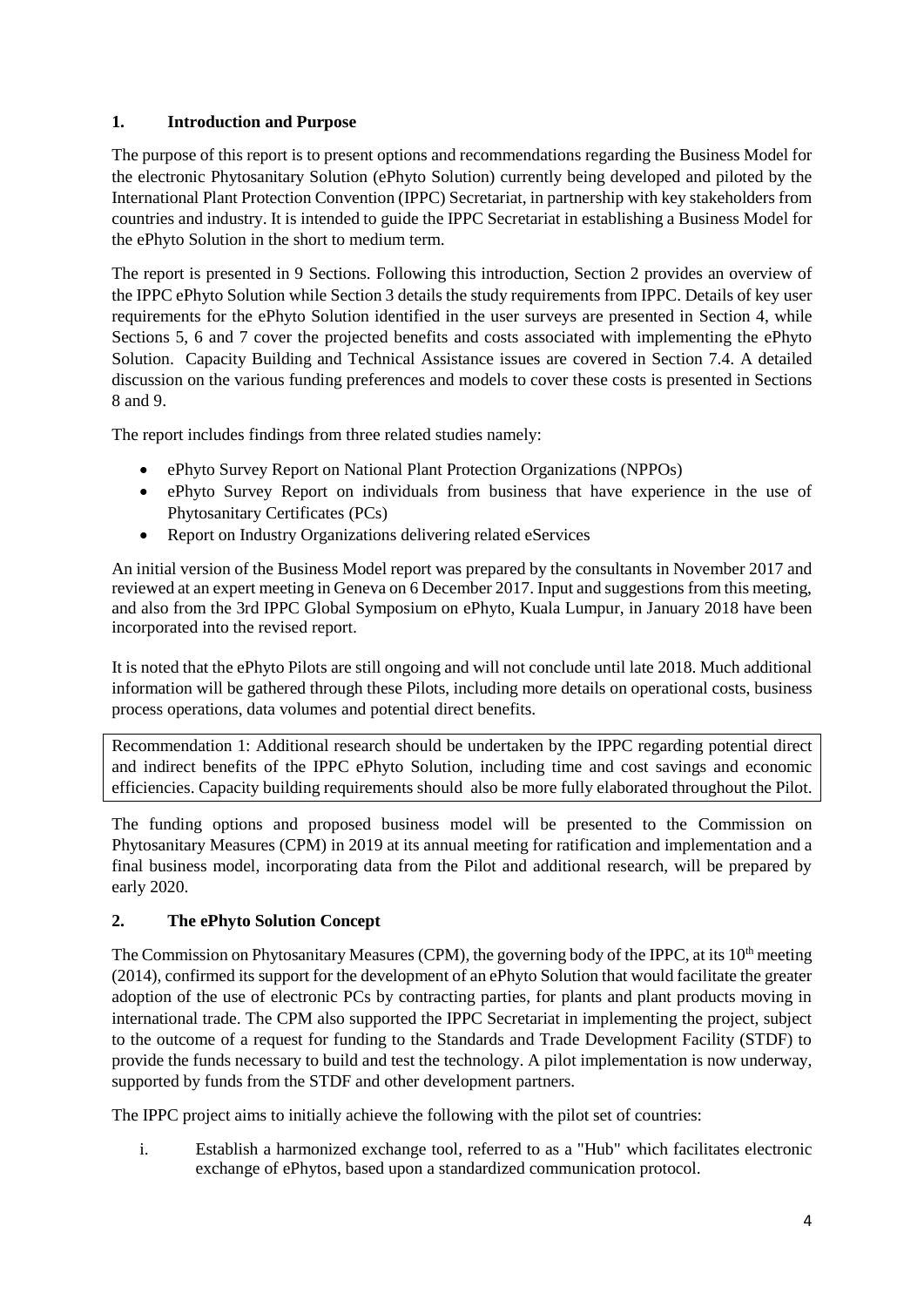- ii. Provide developing countries that do not have an existing national system with a simple web-based Generic National System (GeNS) to issue, send and receive electronic Phytosanitary Certificates (ePhytos).
- iii. Support implementation of the two systems with the pilot countries, leading to broad national uptake.

The pilot countries are:

1) Hub Pilot Countries:

- Argentina
- Australia
- Chile
- China
- Ecuador

Kenya

- Netherlands
- New Zealand
- Republic of Korea
- **United** States of America

2) GeNS Pilot Countries:

- Ghana
- Samoa
- Sri Lanka

**The combination of the Hub, the GeNS and the IPPC ePhyto Schema is referred to as the IPPC ePhyto Solution.** It is expected that the implementation of the ePhyto Solution will make it easier for countries (especially those with limited resources) to exchange ePhytos. The GeNS will operate as a web-based system for use by countries that do not already have a national electronic phytosanitary certificate system. The Hub will operate as a centralized server to exchange ePhytos between NPPOs. The United Nations International Computing Centre (UNICC) is designing, installing and operating both systems. The Hub has already been developed and is now operational within the Pilot. The GeNS is still under development and piloting will commence in the latter half of 2018. Full details of the IPPC ePhyto Solution project, along with all background and explanatory documents, are available on the IPPC website at<https://www.ippc.int/en/ephyto/>

The current ePhyto project funding only allows for a time-limited operation over the two-year period 2018-2019. To ensure the long-term sustainability of the ePhyto Solution, a business model for funding the operation must be decided. This business model needs to address the governance of the operation, the revenue stream required to support the direct operational costs as well as certain indirect costs. It should also indicate how capacity building and promotion could be financed to support implementation and increased use.

#### **3. Requirements of IPPC for the Business Model**

As stipulated in the Business Model Project Terms of Reference (TORs), the consultants were required to formulate options for a business model for the operation of the IPPC ePhyto Hub and GeNS that accounts for the costs of:

- Operating the Solution (resources associated with technical operation and hosting and development of needed enhancements)
- Onboarding countries (training and capacity building for new participants)
- Servicing or replacement of hardware and software (both for the Hub and GeNS)
- Provision of helpdesk functions for both the Hub and GeNS
- Management, administration and general overhead costs

To perform the analysis, the consultants were requested to: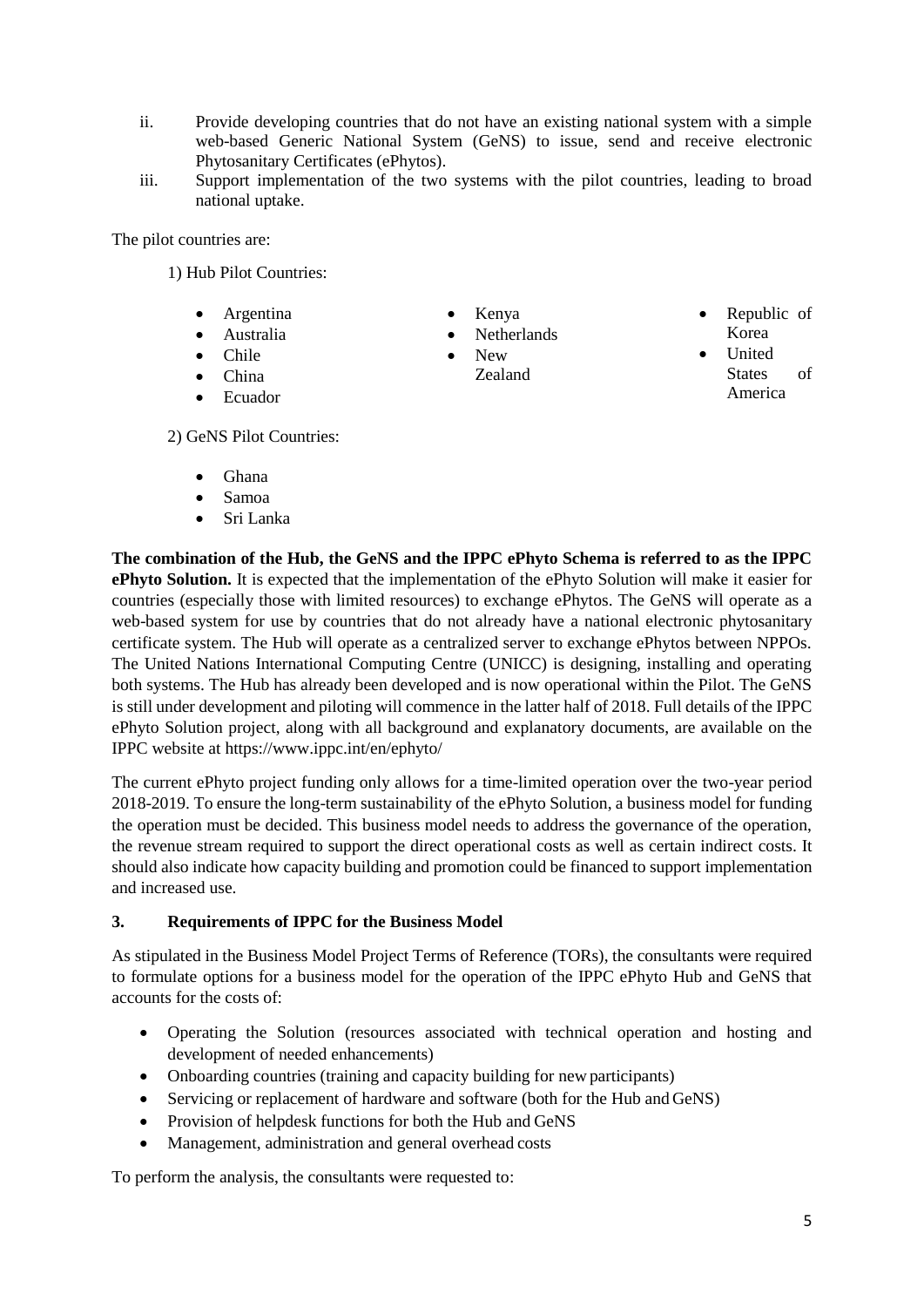- 1) Collect information on the cost structure of the ePhyto Solution
- 2) Conduct a survey among IPPC's Contracting Parties (NPPOs)
- 3) Conduct a survey of potential end users (current PC users)
- 4) Consider alternative approaches for cost recovery
- 5) Consider the structure of the IPPC and FAO and overall management of operating costs regarding the ePhyto Solution
- 6) Analyse the cost recovery models used by relevant International Organizations (IOs)
- 7) Consult with stakeholders, including industry representatives
- 8) Consider options and needs for the overall governance of the ePhyto Solution by the IPPC **Secretariat**
- 9) Establish a benefits framework that can be used for benefits/costs analysis
- 10) Establish the key components that could be used to advance a donor strategy

The analysis was requested to address key items including:

- a) The "ability to pay" concept in relation to the models used
- b) The recovery of both direct and indirect operational costs
- c) The framework for financial management of the funds
- d) The basis of fees (consumption-based; subscription-based; voluntary contribution; etc.)
- e) Frequency and processes for fee collection
- f) Processes for financial management

**.** 

#### **4. Key User Requirements for the ePhyto Solution**

The consultants undertook two separate surveys in September 2017 of 1) NPPOs and 2) Individuals from business that have experience in the use of Phytosanitary Certificates (hereafter referred to as "business individuals surveyed" $)^3$  - to determine their requirements and preferences for the ePhyto Solution. A total of 67 NPPOs and 157 business individuals responded to the surveys.

The 67 NPPOs that responded can be divided into two distinct groups, namely:

- $\triangleright$  Group A: NPPOS that do not already have an electronic Phytosanitary Certificate system in place (56 out of 67)
- $\triangleright$  Group B: NPPOS that already have an electronic Phytosanitary Certificate system in place (11) out of 67)

For Group A (i.e., the 56 NPPOS that do not already have an existing system), 52 (93%) indicated their intention to implement the IPPC ePhyto Solution. 45 (80%) of these were interested in implementing the full ePhyto Solution (i.e. ePhyto Hub and GeNS) and 7 (13%) will utilise the Hub only (i.e., they will develop their own national interface system). Only 4 NPPOs (7%) in this group did not have an opinion on the matter.

For Group B (i.e., the 11 NPPOS that already have an existing system), the results were similar, with 10 out of 11 NPPOs indicating their interest in connecting to the IPPC ePhyto Hub.

Similarly, the majority (77%) of individuals from business that have experience in the use of Phytosanitary Certificates responding to the survey indicated that the NPPOs should implement the ePhyto Solution proposed by the IPPC without delay, (18% had no opinion). 64% indicated that they would encourage governments in countries with which they trade to implement the Solution, while only 9% said they would be unlikely to do this (27% were neutral).

<sup>&</sup>lt;sup>3</sup> It is noted that individuals in this group were responding to the survey on their own behalf and do not necessarily represent the views of the companies for which they work. Indeed, some of the respondents do not work for any company and several respondents may come from the same company.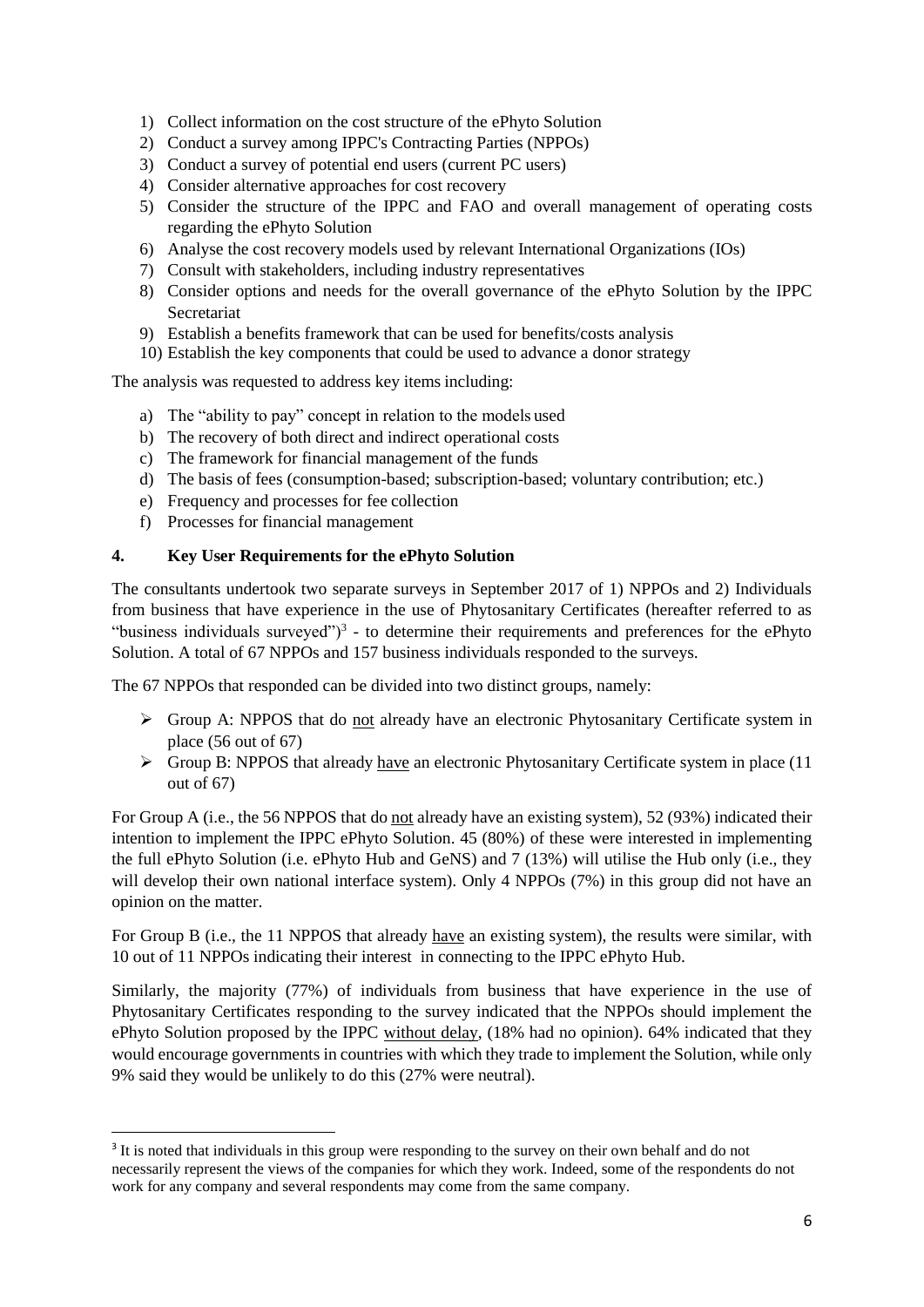NPPOs stressed that they expected the ePhyto Solution to reduce the incidence of fraudulent certificates, enhance security and result in better coordination between Border Agencies. They also said that it should be compatible with existing systems such as the systems employed by Customs. It is interesting to note that for both NPPOs and business individuals surveyed, reduced cost was seen to be of lower importance. Although many obstacles, such as lack of budget and technical expertise to implement the ePhyto Solution were identified, NPPOs felt that these could be overcome given the importance of the project and therefore, they would not prevent the deployment of the ePhyto in the NPPOs.

For business individuals surveyed, the biggest benefits expected were increased efficiency and reduced time and cost. The features expected by business individuals surveyed in the ePhyto Solution were aligned with this - i.e., faster time and a more efficient service, 24/7 operation. Business individuals surveyed believed that exporting and importing firms that needed PCs to complete commercial trade would be the main beneficiaries of the ePhyto Solution.

## **5. ePhyto Solution Potential Benefits Framework**

This section of the paper presents the framework required to estimate the potential direct and indirect benefits of the IPPC ePhyto Solution. It is noted that further work on the estimation of these potential benefits will be undertaken by IPPC during the Pilot phase, in collaboration with other international organizations.

Direct benefits are deemed to be the direct savings in time and material through the implementation of the ePhyto Solution, while indirect benefits are deemed to be the resultant benefits, in terms of increased trade (business) and market access (particularly for developing countries).

## **5.1 Potential Direct Benefits**

The potential direct benefits from implementation of the ePhyto Solution have been listed in several documents prepared by the IPPC, ePhyto Steering Group (ESG) and others<sup>4</sup>. These are essentially savings in time and cost, enhanced efficiencies and increased security of the PC issuing process – for both the NPPOs and PC users (including producers, processors, forwarders, shippers, retailers, importers and exporters). These benefits are summarised in Table 1 below.

# **TABLE 1**

#### **IPPC ePhyto Solution Benefits**

#### **Time and Costs**

- $\triangleright$  Reduced administration costs compared with printing, shipping, sorting, distributing, retrieving and archiving paper certificates
- $\triangleright$  Reduced data entry, data error rates and validation time for NPPO staff
- $\triangleright$  Faster rectification of errors
- $\triangleright$  Reduced delays in generating and receiving replacement phytosanitary certificates when required

#### **Efficiency**

**.** 

- $\triangleright$  Reduced need for bilateral agreements and associated costs for direct NPPO to NPPO transfer of ePhytos
- Direct exchange of data between exporting and importing country NPPO

<sup>4</sup> For example, the ePhyto Home Page https://www.ippc.int/en/ephyto/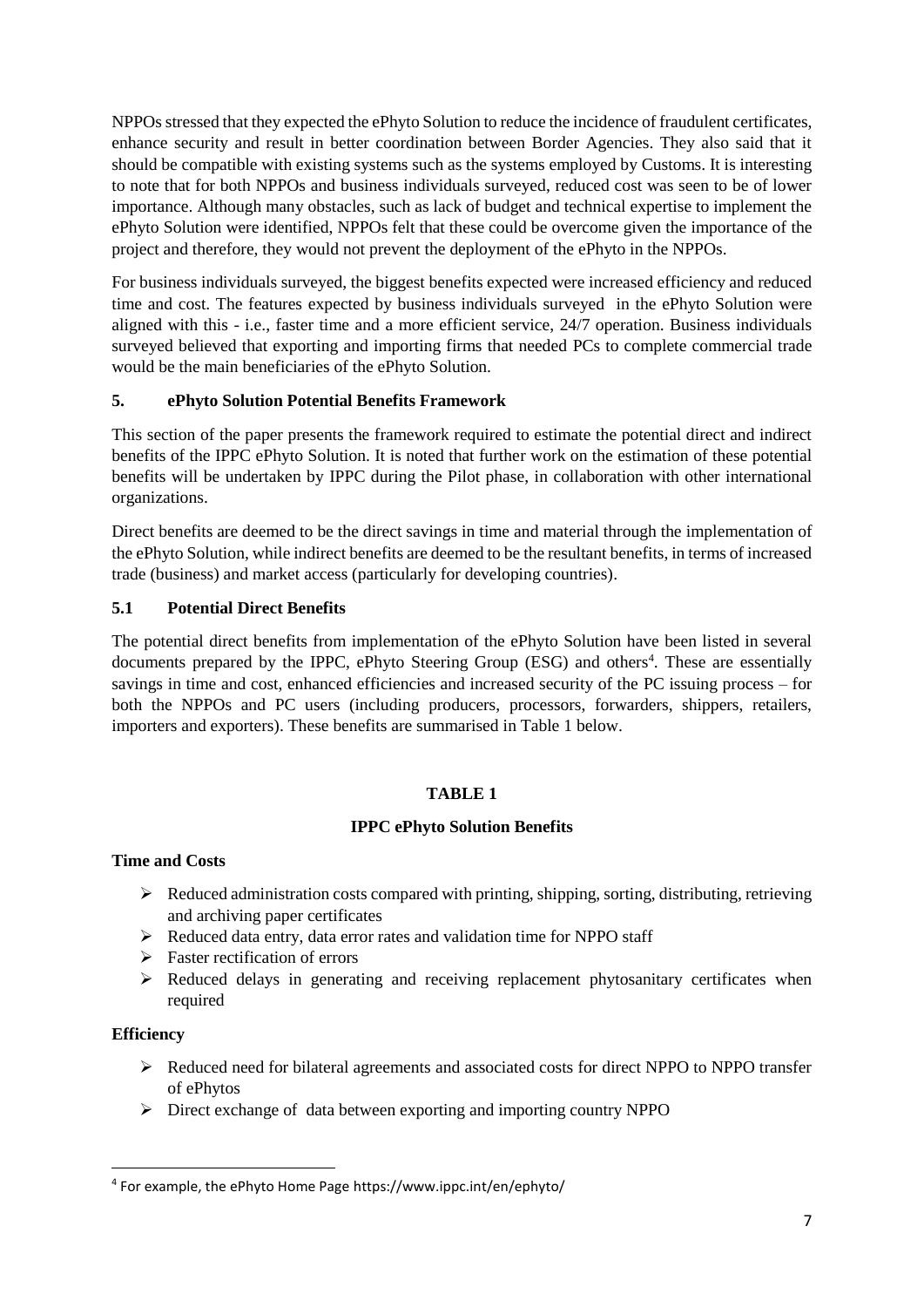- $\triangleright$  Early evaluation and identification of risk to facilitate import processing ahead of time thus achieving enhanced efficiencies in arrival and clearance of plants and plant products at the point of entry
- Expedited communication on specific phytosanitary certificates between exporting and importing NPPOs, including increased ease and transparency of reissued certificates
- $\triangleright$  Potential to link into Customs 'single window' initiatives
- $\triangleright$  Easier to reuse the information for other purposes

#### **Security**

1

- $\triangleright$  Enhanced integrity and authenticity of the data contained in the certificate
- $\triangleright$  Improved security in the issuing of certificates and in their transmission when compared with paper certificates; as data goes from one competent authority to another and is secure during transfer
- $\triangleright$  Decrease in fraudulent certificates and increased transparency of certificates that have been issued and received between NPPOs
- $\triangleright$  Enhanced storage and retrieval facilities and lower risk of data loss or damage
- Possibility of cross checking of ePhyto Certificate against other control documents at customs on entry (and data sharing)
- $\triangleright$  Possibility of pre-arrival clearance if advance ePhyto is presented or linked to the Customs office of import by the relevant national NPPO

#### **Use of International Standards**

- $\triangleright$  Use of globally harmonized approach for electronic phytosanitary certification (ePhyto) in accordance with the adopted International Standard for Phytosanitary Measures (ISPM) 12 - Phytosanitary Certificates
- Use of harmonized international e-business standards between governments (UN/CEFACT)

The classical approach to estimating the value of these direct benefits is through a detailed Business Process Analysis (BPA)<sup>5</sup>. The BPA is comprehensive and is undertaken from both an administration (i.e. NPPO), intermediary (e.g. Customs) and end-user (i.e. business user) perspective.

A preliminary analysis of the industry business process for the Hub pilot is currently underway between Argentina and the USA and a separate report will be prepared on this. Development of the GeNS is still underway and an analysis of the before and after business process should be undertaken during the Pilot.

Recommendation 2: A full BPA of both the NPPO and business processes related to the ePhyto Solution should be undertaken as a priority, as these will set the benchmarks and targets for cost and time enhancements under implementation of the project. The UN Business Process Analysis Guide should be used for this purpose as this is used extensively in the e-business area<sup>6</sup>.

<sup>&</sup>lt;sup>5</sup> The BPA must first document the existing process for requesting, issuing, processing and using a traditional paper Phytosanitary Certificates (the "AS IS" scenario). This provides the basis for the redesign of the system as a paperless ePhyto (the "TO BE" scenario) and, importantly, identifies areas of potential greatest enhancement and the benchmarks upon which improvements in the system can be measured. After designing and implementing the revised processes for the ePhyto, the next step is to measure and analyse the actual time and cost of each step in the new procedures (under the ePhyto Solution), with the objective of measuring, documenting and maximising all potential enhancements and benefits. It is important to add that this is an iterative process and that continuous enhancements in the process (and benefits achieved) would normally be identified and implemented over time.

<sup>6</sup> - see http://www.unescap.org/sites/default/files/0%20-%20Full%20Report\_6.pdfv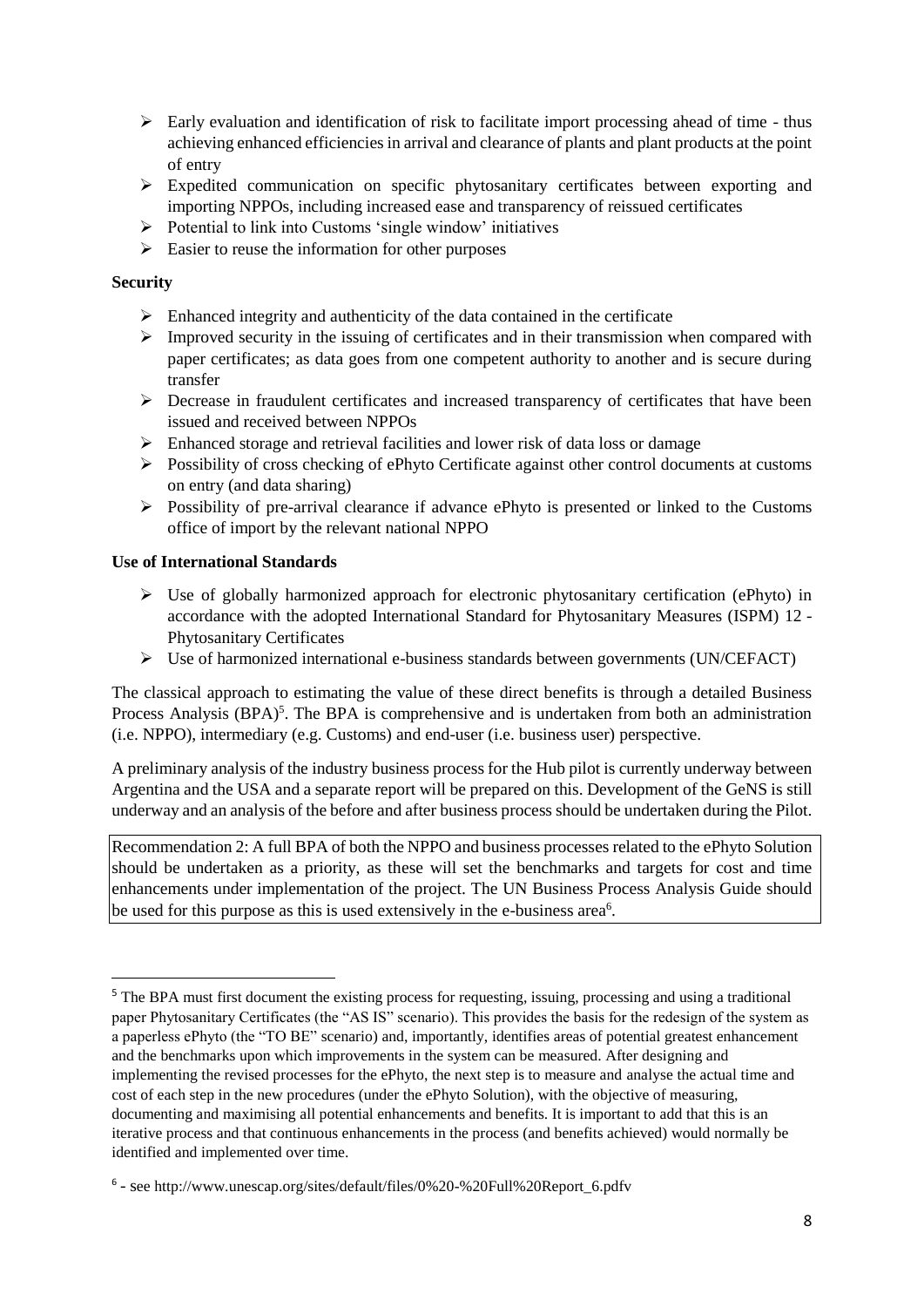Both of these BPA analyses will provide a wealth of information regarding the actual direct benefits of the ePhyto Solution. Specifically, the reduction in time per issue, processing and reception of an ePhyto<sup>7</sup> within the ePhyto Solution (at both the NPPO, intermediary and end-user level) would be calculated (Variable "T"). Some elements of "T" will vary by country and end-user, so sensitivity is required in the calculation of T to pick up these variables. An estimate of the value of this time - Variable "R" can be generated based on local wage rates (this will obviously also vary from country to country). For each country, the product of T and R multiplied by the total number of ePhytos issued annually, would give an estimate of direct savings per country (and obviously the total global savings would be the sum of all countries). In addition to this, the savings in terms of cost of materials, such as the cost of paper per PC could be added to the total above. The net direct benefit would be the above total, less the estimate of any additional costs from operation of the ePhyto Solution.

It is noted that the Hub pilot countries already engage in the electronic exchange of phytosanitary certificates, so the ePhyto Solution will be a replacement activity for their current operation. They will benefit from an expansion of ePhyto exchanges as other countries join the system. New countries (i.e. those without a national system) exchanging ePhytos through the Hub, will, of course, realise significant direct benefits from the ePhyto Solution.

#### **5.2 Potential Indirect Benefits**

 $\overline{a}$ 

While the direct benefits are extremely important in and of themselves, it is likely that the larger benefits from implementation of the ePhyto Solution will be in the indirect impact on trade efficiency, enhanced trade and economic development. This is particularly the case for developing countries.

Various studies have pointed to the fact that complying with Sanitary and Phytosanitary (SPS) measures can have a major negative impact on the capacity of developing countries to realise opportunities in the export of agricultural and food products<sup>8</sup>. In particular, such measures are considered a key impediment in related exports to the European Union<sup>9</sup>. This point is further emphasised in a study by United Nations Conference on Trade and Development (UNCTAD) on the impact of SPS measures on lower income countries agricultural exports, where the measures were shown to have a disproportionately negative impact on developing countries with low levels of technical expertise and where the need for appropriate technical assistance to overcome such difficulties was greatest $10$ .

The automation and simplification of the phytosanitary certification process could have a positive impact in mitigating these obstacles, especially if they are complemented by technical assistance and a sustainable technical solution as is envisaged under the ePhyto Solution.

It is also well established that the overall introduction of paperless trade can have significant trade and economic benefits, particularly for developing countries, due to the associated reduction in time and cost. For example, a study undertaken by United Nations Economic and Social Commission for Asia and the Pacific (UNESCAP) in the Asia Pacific Region, indicated that a partial implementation of crossborder paperless trade would be associated with a \$36 billion increase in annual exports, while a full

<sup>7</sup> For example, the benefits for a GeNS user/exporter in not having to drive 2 hours to the NPPO office is direct and measurable.

<sup>&</sup>lt;sup>8</sup> The Impact of Sanitary and Phytosanitary measures on Developing Country exports of agricultural and Food Products (Draft Report 1999 prepared for World Bank: Henson, Loader, Swinbank and Bredahl) https://pdfs.semanticscholar.org/57b4/b5b829f77c4ecf55203978bb24af09926a12.pdf <sup>9</sup> Ibid

<sup>&</sup>lt;sup>10</sup> UNCTAD, 2014, "Trading with Conditions: The Effect of PSP Measures on Lower Income Countries' Agricultural Exports".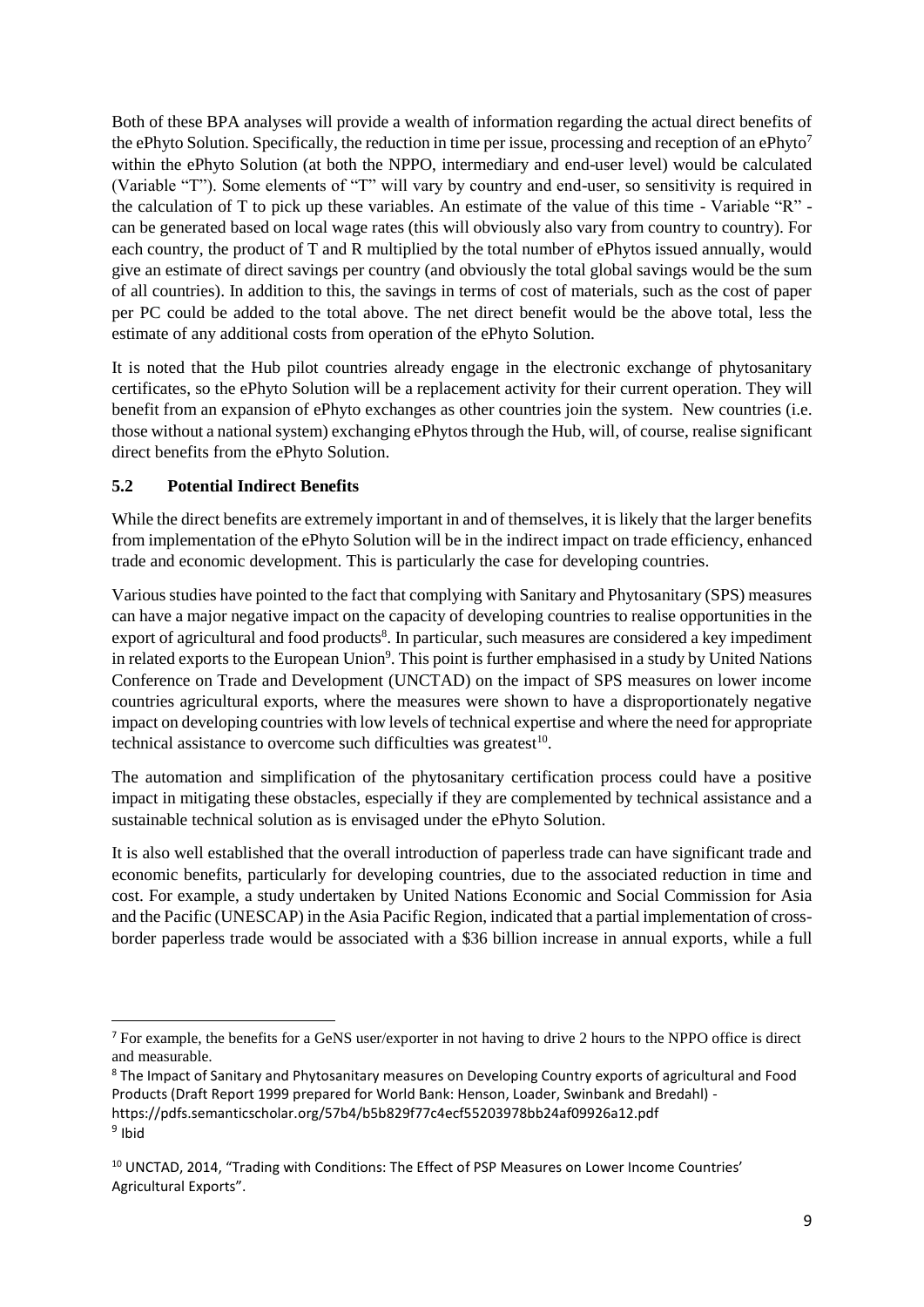implementation could achieve export gains of around \$275 billion annually.<sup>11</sup> In the specific case of ePhyto, even small reductions in processing and administrative costs and procedures could reap enormous benefits for perishable products in the fresh fruit and vegetable and cut flower industries.

Estimating these potential indirect benefits through introducing the ePhyto Solution could include the following:

- $\triangleright$  Econometric analysis of the potential impact of the estimated reductions in time and cost of exporting and importing achieved through implementing the ePhyto Solution on plant and plant-related exports from selected countries
- Analysis of Border Rejections at Customs in selected countries, specifically focusing on rejections and delays due to defective, fraudulent, illegible or inaccurate PCs
- $\triangleright$  As a specific case of the above, analysis of the economic cost (in terms of the value of goods lost or destroyed or damaged) of detections of defective PCs related to plant and plant-related produce entering the European Union annually; and the potential benefits of a reduction in this number through the introduction of the ePhyto. It is noted that the European Commission estimates that as much as one-third of all detections for plants and plant-related consignments entering the EU is due to defective or inaccurate PCs<sup>12</sup>
- $\triangleright$  Estimation of the potential reduction in spoilage (or reduced quality/value) of produce such as fresh fruit and cut flowers due to faster (pre-arrival) clearance related to the implementation of ePhyto Solution
- $\triangleright$  Estimation of the impact of the introduction of the ePhyto Solution on the overall cost of trading across borders for plant and plant products
- $\triangleright$  Estimation of the potential value of enhanced bio-security and traceability through linking and sharing ePhyto Solution data with other information systems
- $\triangleright$  Estimation of the potential impact of the ePhyto Solution on achievement of the UN Sustainable Development Goals.

The IPPC Secretariat does not have the resources to do this research directly. Consequently, a separate STDF project is being considered to undertake the work, possibly in association with the World Bank or UNESCAP.

# **6. Development Costs for the ePhyto Solution**

**.** 

Initial costs for developing the ePhyto Solution Hub and GeNS by UNICC are estimated at \$ 122,000 and 237,000 respectively, for a total of \$359,000. These costs were covered by the STDF and are a "once-off" non-recurring cost for the initial system developed for the Pilot phase.

Potential future additional development and enhancement costs for the ePhyto Solution are discussed in Section 7.2 below.

# **7. Costs Associated with Operating and Supporting the ePhyto Solution**

This Section reviews the speculative costs of operating, maintaining and managing the ePhyto Solution<sup>13</sup>. Specifically, we consider:

http://www.unescap.org/sites/default/files/Benefits%20of%20Cross-Border%20Paperless%20Trade.pdf

<sup>&</sup>lt;sup>11</sup> UNESCAP "Estimating the Benefits of Cross-Border Paperless Trade" 2014,

<sup>&</sup>lt;sup>12</sup> European Commission Europhyt Interceptions Annual Report 2016, Page 32 -

https://ec.europa.eu/food/sites/food/files/plant/docs/ph\_biosec\_europhyt\_annual-report\_2016.pdf

<sup>&</sup>lt;sup>13</sup> Potential costs (and benefits) to business of using the ePhyto Solution will be estimated in a separate Business Process Analysis exercise and are not included in this document.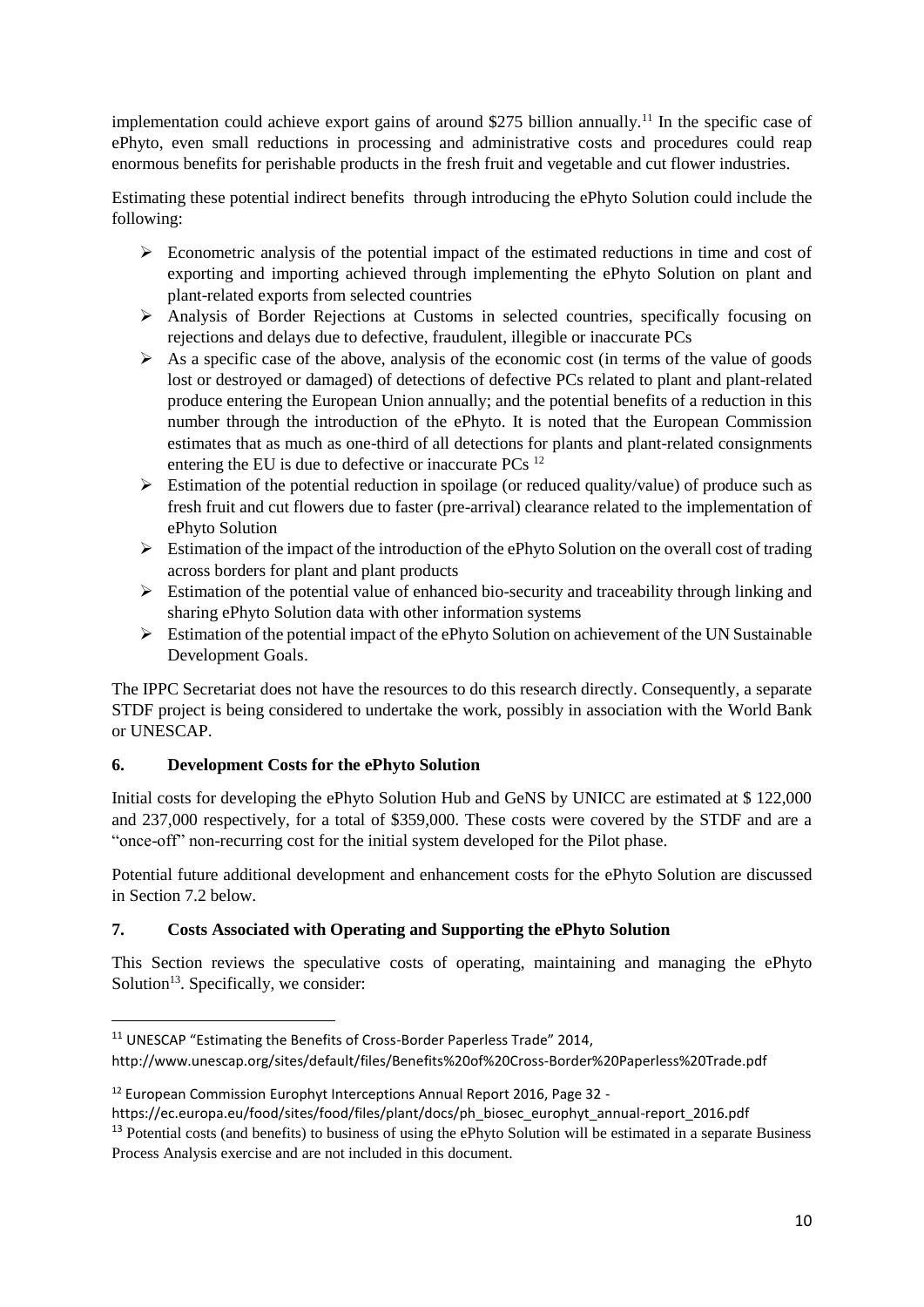- 1) Basic Operational Costs (UNICC Hub and GeNS)
- 2) Possible Additional Operating Costs (Business Support Desk and Further Development)
- 3) Management and Administration Costs
- 4) Capacity Building and Technical Assistance for Onboarding Developing Countries

The total annual cost of operating the IPPC ePhyto Solution is estimated at \$874,500, comprising \$580,000 in basic and additional operating costs and \$294.500 in Management and Administration Costs. In addition, Capacity Building and Technical Assistance, which would be critical in the early years of the programme, would cost a minimum of \$373,000 per year for a basic level of support<sup>14</sup>. These annual costs are summarised in the Table 2 below and are explained in detail in Sections 7.1 to 7.4 thereafter.

#### **Table 2**

#### **IPPC ePhyto Solution**

| <b>Cost Area</b>         | <b>Cost Items</b>                                                                        | <b>Annual Costs</b><br>(US\$) |
|--------------------------|------------------------------------------------------------------------------------------|-------------------------------|
| <b>Operational</b>       | <b>BASIC Operational</b>                                                                 |                               |
|                          | <b>UNICC Hub</b>                                                                         | 100,000                       |
|                          | <b>UNICC Gens</b>                                                                        | 110,000                       |
|                          | <b>UNICC Mgmt and support</b>                                                            | 200,000                       |
|                          | <b>SUB TOTAL</b>                                                                         | 410,000                       |
|                          | <b>Additional Operational</b>                                                            |                               |
|                          | <b>Business Support Desk</b>                                                             | 80,000                        |
|                          | <b>Further Development and Enhancement</b>                                               | 90,000                        |
|                          | <b>SUB TOTAL</b>                                                                         | 170,000                       |
|                          |                                                                                          |                               |
|                          | <b>Total Operational - Basis plus additional</b>                                         | 580,000                       |
|                          |                                                                                          |                               |
| <b>Mgmt.</b> and Admin   | <b>IPPC P3 Post</b>                                                                      | 160,500                       |
| (FAO/UN Staff Level      | IPPC G3/G4 Admin Post                                                                    | 78,000                        |
| Organization)            |                                                                                          |                               |
|                          | <b>Expert WG meetings</b>                                                                | 31,000                        |
|                          | <b>Evaluation and Promo</b>                                                              | 25,000                        |
|                          |                                                                                          |                               |
|                          | <b>Total Mgmt and Admin</b>                                                              | 294,500                       |
|                          |                                                                                          |                               |
| <b>Capacity Building</b> | Costs of hosting of meetings and working                                                 |                               |
|                          | groups including at least 10 developing country                                          |                               |
|                          | participants (at least 2 annually)                                                       | 90,000                        |
|                          | IPPC costs associated with in-country capacity<br>development – meetings, training, etc. | 63,000                        |

#### **Estimated Annual Costs**

**.** 

<sup>&</sup>lt;sup>14</sup> It is anticipated that additional CB and TA programmes funded under separate projects would be encouraged and could be funded by international development organizations or individual countries, possibly as part of broader trade facilitation initiatives.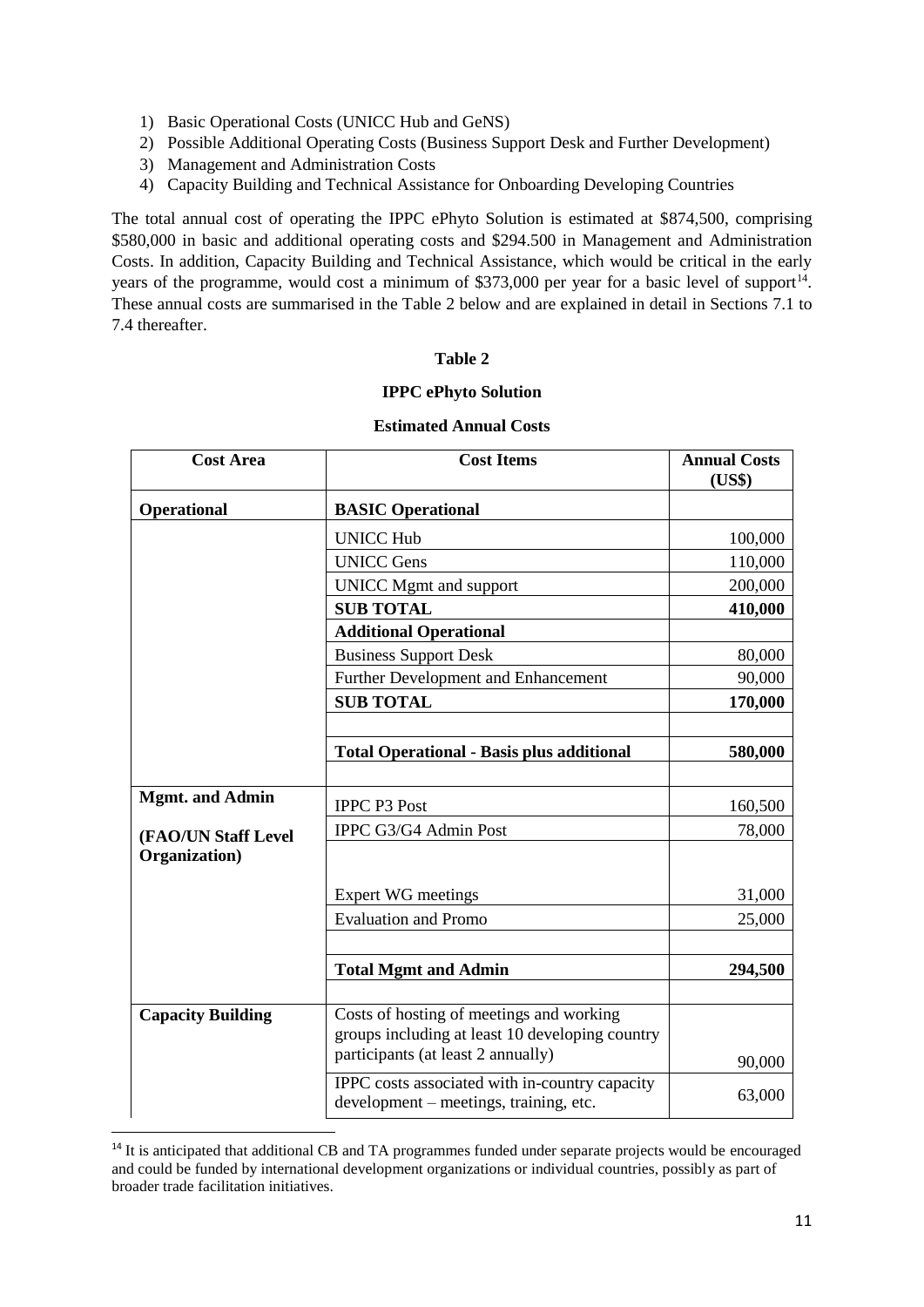|              | <b>SUB TOTAL</b>                             | 153,000   |
|--------------|----------------------------------------------|-----------|
|              |                                              |           |
|              | Basic CB support for 10 countries per year   | 150,000   |
|              | International ePhyto Solution Conference and |           |
|              | Training (one every 2 years)                 | 50,000    |
|              | Webinars, On-line seminars                   | 20,000    |
|              | <b>SUB TOTAL</b>                             | 220,000   |
|              | <b>Total Capacity Building</b>               | 373,000   |
| <b>TOTAL</b> | <b>GRAND TOTAL</b>                           | 1,247,500 |

It is noted that these costs are higher than figures discussed in previous reports regarding the IPPC ePhyto Solution, where estimates of annual costs of \$0.5 million were often mentioned, usually based solely on the direct operational costs of the Hub and GeNS. The consultants are of the opinion that a more complete understanding of the total cost of the development, implementation, promotion and management of the ePhyto Solution is required to ensure its ongoing development and enhancement and the longer-term success and sustainability of the programme.

Recommendation 3: A more complete understanding of the total cost of the development, implementation, promotion and management of the ePhyto Solution is required to ensure its ongoing development and enhancement and longer-term success and sustainability.

As discussed in Section 5 on Benefits, the IPPC ePhyto Solution will support the operation of the multibillion Plant and Plant Products industry. It will likely generate an impressive stream of direct and indirect benefits and should enhance the participation of developing countries in this market. Consequently, the programme, while maintaining strict efficiency and cost effectiveness, should be properly resourced, managed and promoted.

# **7.1 ePhyto Solution Basis Operational Costs**

UNICC estimates that the ePhyto Solution annual operating cost for the first 2 years (2018 and 2019) will be \$410,000. The breakdown is as follow:

| $\triangleright$ TOTAL                                                | \$410,000 |
|-----------------------------------------------------------------------|-----------|
| $\triangleright$ UNICC Management and support services - Hub and GeNS | \$200,000 |
| $\triangleright$ UNICC costs of operating the ePhyto Solution GeNS    | \$110,000 |
| $\triangleright$ UNICC costs of operating the ePhyto Solution Hub     | \$100,000 |

As specified by UNICC, Hub operating costs are based upon services for no greater than 150,000 transactions occurring per week. This is equivalent to approximately 7.8 million ePhytos per year (150,000\*52).

GeNS operation costs are based upon 9 countries using the GeNS with about 1,400 users - with the ability to absorb the costs of up to 11 countries and about 1,700 users.

UNICC estimate that the likelihood for additional volume costs in the initial years of the programme is low, due to the base level capacity of the Hub and GeNS. The potential for such additional data volume can only be estimated after the pilot is complete and user volume data analysed. Consequently, no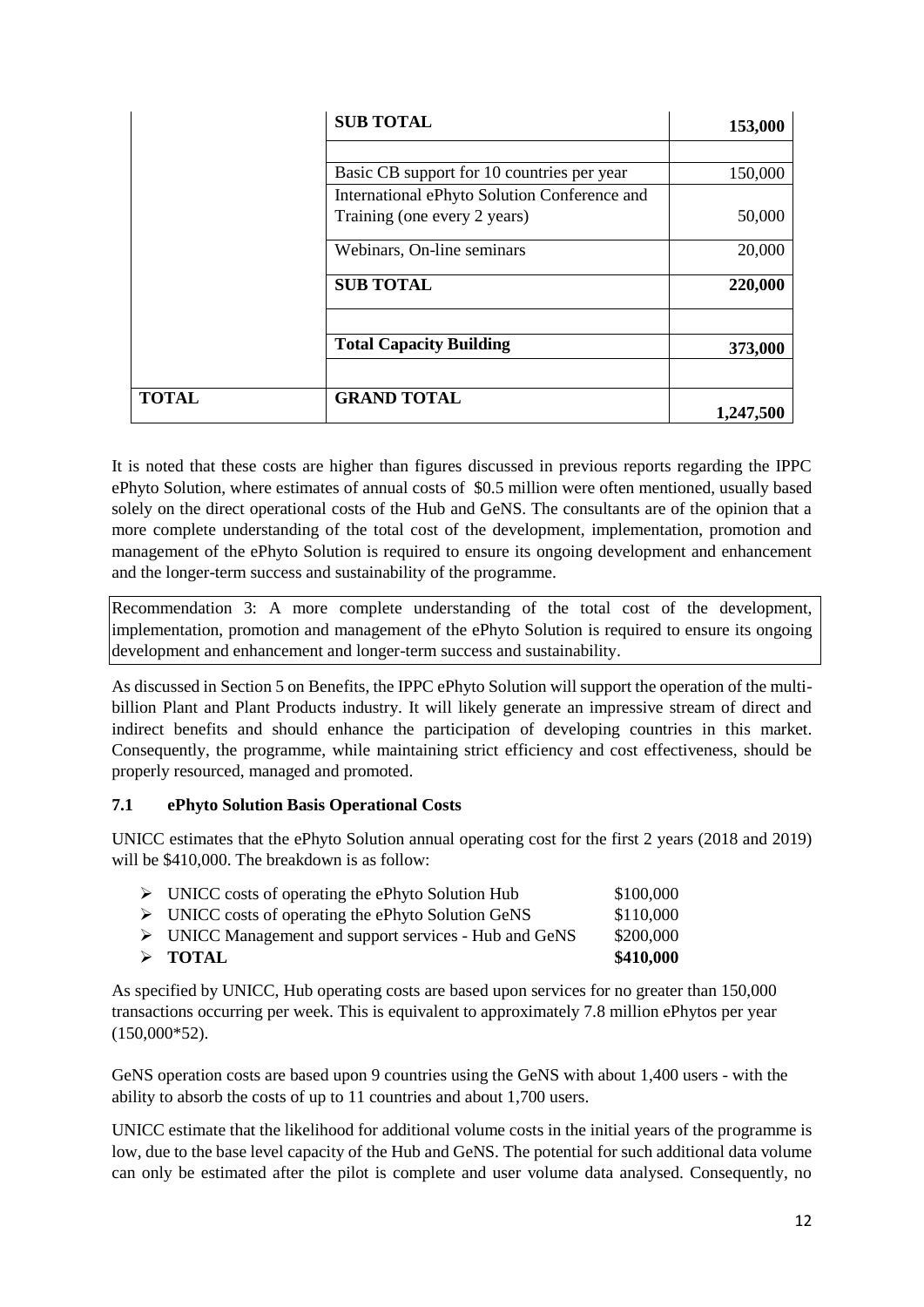estimates are provided at this stage. It is noted that UNICC has already set up a dual server to handle peak loads.

UNICC management and support services are based upon a monthly estimated 30 hours of service desk and application support along with 5 hours of service management support, on-boarding (technology level) support to the 9 GeNS countries, and provision of 24/7 Technical Help Desk support for both the Hub and GeNS.

Should additional support be required, this could affect management and support costs. It is noted that the above estimates do not take into account any improvement of technology or services based upon user needs.

## **7.2 Possible Additional ePhyto Solution Operating Costs**

Two possible additional operating costs for the ePhyto Solution are:

- 1) Provision of Business Support Desk support
- 2) Further Development and Enhancement Costs for the ePhyto Solution

Each of these is described below.

#### **7.2.1 Provision of a Business Support Desk for both the Hub and GeNS**

In addition to the Technical Help Desk to be provided by UNICC mentioned above, it is recommended to establish a Business Support Desk - to support the NPPOs in the practical operation of the new ePhyto Solution. The NPPOs, in turn, would likely have to support the end users (i.e., the business users) in the operation of the ePhyto Solution. Industry organizations may also wish to establish support services for the members in using the ePhyto Solution, especially in the initial stages. Experiences in other eService operations, such as Single Window and Port Community Systems, have demonstrated that operational support can be a critical factor in the success of a project such as the ePhyto Solution, especially in the initial years of the project.

Recommendation 4: A Business Support Desk should be established, at least for the initial years of the project, to support the NPPOs in the practical operation of the ePhyto Solution.

The issuance of phytosanitary certificates is an existing obligation of the NPPOs and many of the support issues with the ePhyto should be the same as those faced with paper certificates. However, some additional issues will likely arise and the NPPOs will need to be trained to handle these.

In both of the above cases, the availability of a comprehensive ePhyto Solution User Guide, currently under development by the ESG, would certainly reduce the support requirements. Further, maximum use should be made of on-line tutorials, "Frequently Asked Questions (FAQs)", user group or community support/chat lines, etc.

Recommendation 5: Maximum use should be made of on-line tutorials, "Frequently Asked Questions (FAQs)", user group or community support/chat lines, etc.

The IPPC will have to consider who should provide this service. Options include the IPPC Secretariat, the Regional Plant Protection Organizations (RPPOs) – subject to adequate resources being provided, or a third-party service provider. There could also be a combination of the aforementioned options. For example, RPPOs could triage aspects of the help desk and elevate if required. The extent of the need for this service will become clearer during the Pilot and will help inform a decision on the matter. For this report, a speculative cost of **\$ 80,000 per annum** is assumed to cover this service (equivalent to a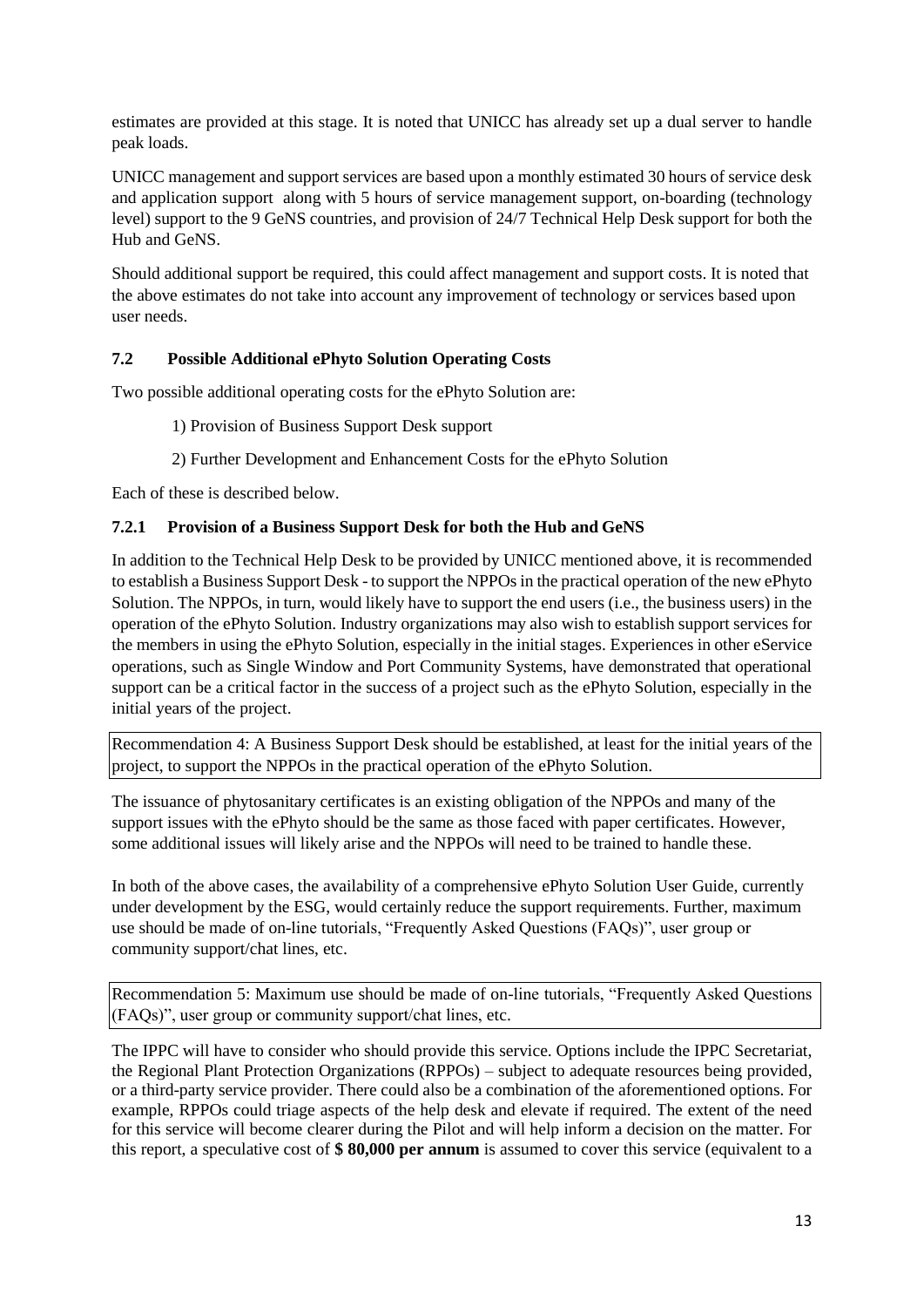50% P3 Post). It is noted that the demand for this service will likely be higher in the initial years of the programme.

Recommendation 6: Consideration should be given regarding the operation and provision of the Business Support Desk, including exploring possibilities for support from RPPOs, leading NPPOs and Industry.

## **7.2.2 Further Development and Enhancement Costs for the ePhyto Solution**

As with any dynamic Information Technology System, both the ePhyto Solution Hub and GeNS will require ongoing enhancement and development over time. For example, the current version of the GeNS has limited scope beyond certificate issuance and receipt. As countries increasingly automate, there will be increasing need to have a system beyond the original GeNS. This could drive countries to develop their own national systems and discontinue use of the GeNS. On the other hand, it could increase demands for the further development of the GeNS to accommodate additional features. The nature and extent of these requirements are unknown at this stage and will emerge through the Pilot and ongoing operation of the ePhyto Solution.

The UNICC service provision includes the use of their own hardware and software for delivery of the Hub and GeNS and no additional service or hardware charges, such as regular replacement and upgrade of equipment, are envisaged. However, software upgrades could entail additional customization for the ePhyto applications and a contingency for such costs should be made.

Given these unknowns, and given the fact that such systems are generally upgraded on a 3 to 5-year cycle in the early stages of implementation, it is recommended to allocate a minimum budget of at least 25% of initial system development cost per year to cover further development and enhancement of the ePhyto Solution – i.e., **\$ 90,000 per year** (\$359,000\*.25).

#### *The total additional operating costs comes to \$170,000 annually (\$80,000+90,000).*

**The full estimated annual operational cost is, therefore, estimated at \$580,000, as summarised below:**

| <b>BASIC Operational</b>                         | <b>Annual Cost</b><br>(US\$) |
|--------------------------------------------------|------------------------------|
| <b>UNICC Hub</b>                                 | 100,000                      |
| <b>UNICC Gens</b>                                | 110,000                      |
| UNICC Mgmt and support                           | 200,000                      |
| <b>SUB TOTAL</b>                                 | 410,000                      |
| <b>Additional Operational</b>                    |                              |
| <b>Business Support Desk</b>                     | 80,000                       |
| Further Development and Enhancement              | 90.000                       |
| <b>SUB TOTAL</b>                                 | 170,000                      |
|                                                  |                              |
| <b>Total Operational - Basis plus additional</b> | 580,000                      |

#### **7.3 IPPC Management, Administration Framework and Costs**

The CPM has given its approval for the establishment of the ePhyto Solution and the role of the IPPC Secretariat in this regard. The ePhyto Solution will form an integral part of the overall Phytosanitary Certificate service provided by the IPPC and the NPPOs, supporting a multi-billion global business in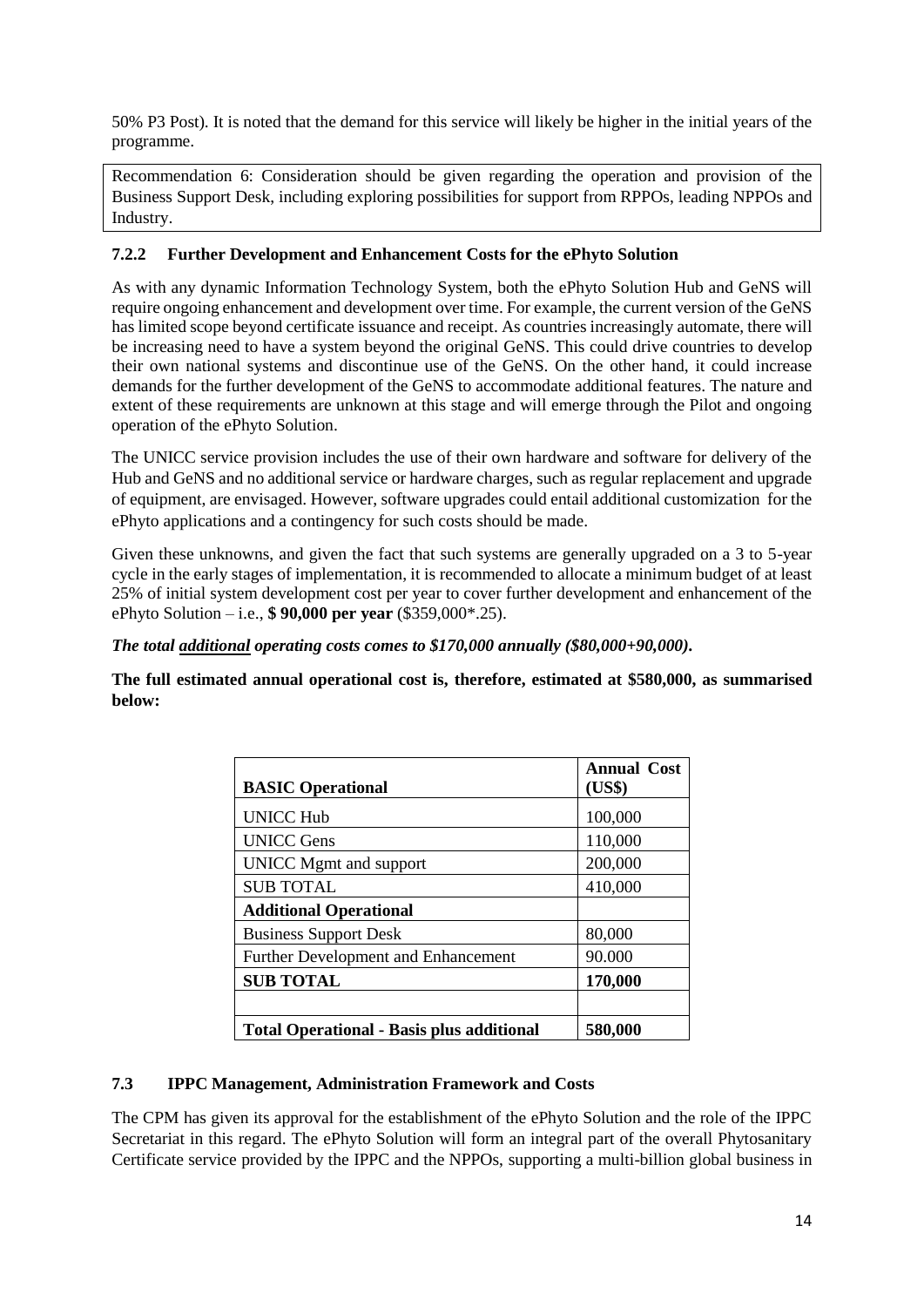plant and plant products. It will, therefore, require a long-term and robust management and administration framework.

Specific requirements for the IPPC ePhyto Solution management and administration framework include:

- ePhyto Solution Management
	- Management of ePhyto Solution development and implementation work programme
	- Budget Management and oversight of suppliers (such as UNICC)
		- overall financial management of ePhyto Solution programme
		- develop and award contracts
		- monitor and evaluate work outputs
		- **approve payments**
	- o Establishment and management of a donor support programme
	- o Establishment and management of any future (non-donor) financial programme
	- o Integrating the ePhyto Solution within the IPPC structure
	- o Undertaking periodic evaluation of the operation of the ePhyto Solution (especially important for donors)
	- o Overseeing the development and evaluation of the Capacity Building and Technical Assistance Programme (this does not include delivery of the CB/TA)
	- o Monitoring new developments in the ebusiness standards related to ePhyto
	- o Considering approaches to integrating the ePhyto solution into broader developments such as the Data Pipeline, Single Window, Blockchain, etc.
- $\triangleright$  "Client" support including:
	- o Developing promotional, operational and training material
	- o Organizing review meetings for operators (both NPPOS and business) to discuss and assess the effectiveness of the ePhyto Solution
	- o Ensuring that issues identified by the NPPOs and end users are properly documented and fed back to the service providers, such as UNICC
	- o Ensuring the successful operation of the Technical and Business Support Desks
	- o Handling of GeNS and Hub enhancement requests
- $\triangleright$  Marketing and Promotion
	- o Managing and maintaining the ePhyto Solution website
	- o Promoting ePhyto globally encouraging new users etc.
	- o Organising awareness raising events
	- o Positioning the ePhyto Solution within the global approach to paperless trade
	- o Participating in international meetings related to ePhyto

At present, ePhyto Solution management and administration is handled by the IPPC Secretariat, with support from donor countries (i.e. Australia, Canada and the United States). It is recommended that the IPPC Secretariat should continue to provide the ePhyto Solution Management and Administration function, as the ePhyto Solution will be core to the overall delivery of IPPC Phytosanitary Certification services. However, it is not necessarily the case that all the above-listed ePhyto Solution Management and Administrative activities should be delivered by the IPPC Secretariat in the longer term. Some of the tasks listed above could be delegated to other bodies (such as the RPPOs) or committees (such as the ESG or IAG) or they could be contracted out under an overall donor support programme. The full extent of the resource requirements to cover the above requirements will become clearer through the Pilot.

Recommendation 7: The IPPC Secretariat should continue to provide the ePhyto Solution Management and Administration function, as the ePhyto Solution will be core to the overall delivery of IPPC Phytosanitary Certificate support services.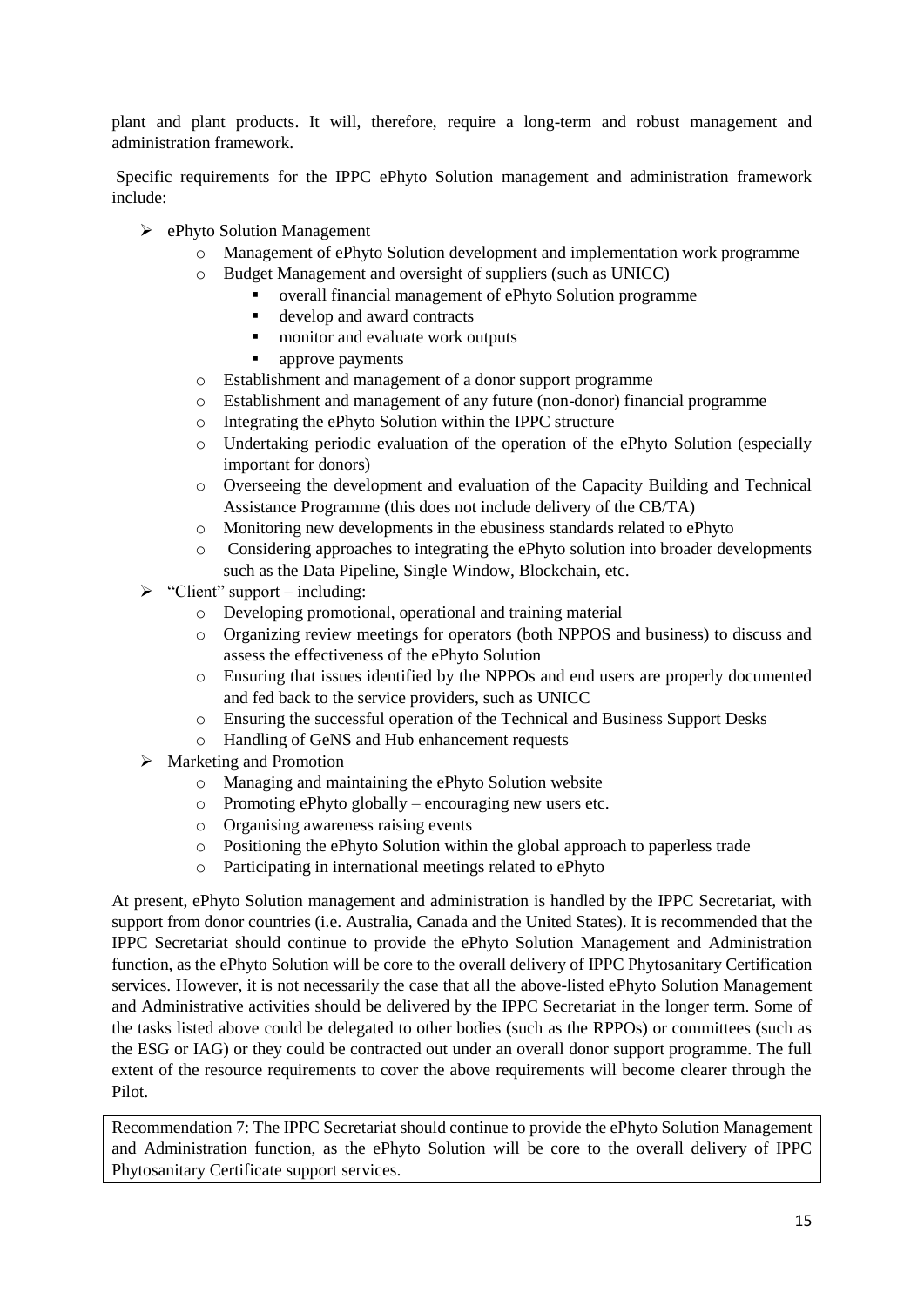Preliminary estimates prepared by the IPPC Secretariat to provide program and financial management support (including system and program analysis, programme reporting, coordinating IPPC ePhyto activities, managing working groups, providing business support to countries, provision of statistical information gathering and analysis, etc) assumes the need for one full-time P3 Professional Post and a G3-4 Administrative Post. Cost estimates for these posts are provided below.

In addition to staff funding costs, an operational budget would be required to cover such items as programme evaluation, promotion, and printing (of brochures and promotional material, etc.). Evaluation costs can vary from 1 to 5% depending on the nature of the programme and the extent and frequency of evaluation required. A figure of 2% of project costs is often used in UN projects. Taking this figure, and assuming a total project operational and capacity building cost of around \$1,000,000 (excluding Management and Administration costs), an annual allocation of \$20,000 is assumed.

Promotional material could include a quarterly IPPC ePhyto Newsletter, which should be launched as soon as possible. A nominal budget of \$5,000 is allocated for printing of promotional material.

Recommendation 8: Programme evaluation and promotion should be included as core elements of the ePhyto Solution programme budget, within the Management and Administration framework.

Recommendation 9: A quarterly IPPC ePhyto Solution Newsletter should be launched as soon as possible to keep stakeholders abreast of recent developments and to maintain the positive momentum of the project.

| <b>Item</b>                     | <b>Annual Cost</b><br>(US\$) |
|---------------------------------|------------------------------|
| <b>IPPC P3 Post</b>             | 160,500                      |
| IPPC G3/G4 Admin Post           | 78,000                       |
| <b>Expert WG meetings</b>       | 31,000                       |
| <b>Evaluation and Promotion</b> | 25,000                       |
|                                 |                              |
| <b>Total Mgmt and Admin</b>     | 294.500                      |

#### **Estimated Management and Administration annual costs**

It is noted that the adequacy of the above staff resources to cover the ePhyto Solution management and administrative requirements will depend significantly on the actual level of services required of the IPPC. These will become clearer after completion of the Pilot. Based on experiences in other operations, such as the UN Economic Commission for Europe (UNECE) Transit Guarantee System, TIR, and now the eTIR, the current estimates (one P3 and a G3 Staff) appear to be quite minimal. Depending on the actual service level requirements, and given the economic importance of the programme, it is recommended to consider the pros and cons of a stronger team composition.

Recommendation 10: The adequacy of the proposed IPPC Secretariat support resources for the ePhyto Solution should be reviewed in relation to the actual tasks to be undertaken.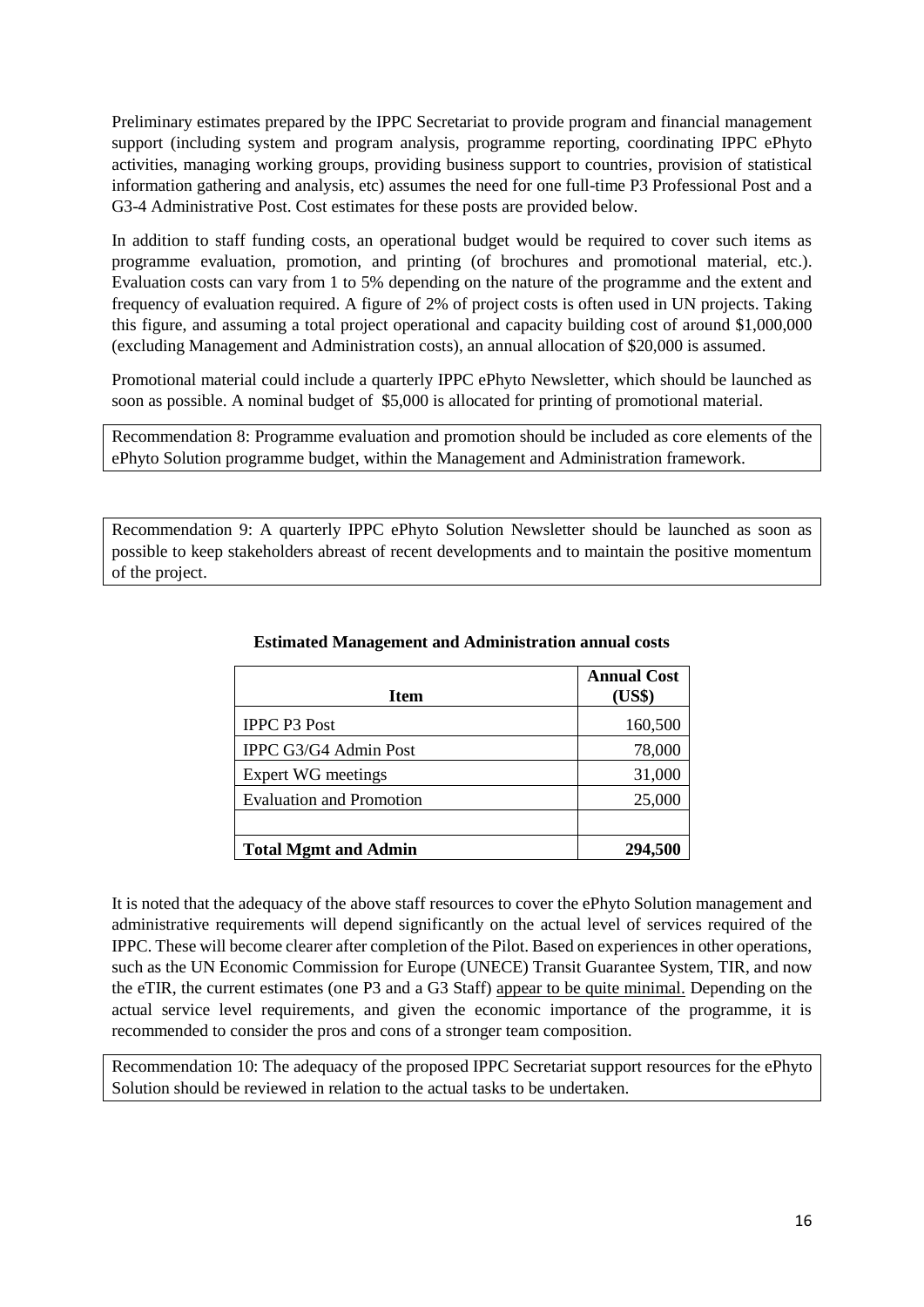## **7.4 Costs and Requirements Related to Capacity Building and Technical Assistance for Onboarding Developing Countries**

At least some NPPOs<sup>15</sup> will require capacity building (CB) support in implementing and using the ePhyto Solution. The provision of such support will be critical to the success of the ePhyto Solution project and it is noted that the lack of technical skills and experience was emphasised by NPPOs in the survey as a key potential obstacle in implementing the ePhyto Solution.

The extent of the ePhyto Solution CB support required, and the nature and delivery of this support, will vary enormously depending on the requirements of individual NPPOs. For some, the support required could be extensive, including such items as analysis of existing process and information flows, design of reengineered processes, integration with other systems, alignment of IT systems, training and change management. This level of support is beyond the scope of the ePhyto Solution programme. It could, perhaps, be covered by individual donor support programme for specific countries, especially in the context of support for countries in implementing the WTO Trade Facilitation Agreement.

However, it is recommended that the IPPC establish a limited facility to provide focussed CB and TA support to selected NPPOs. An initial package of a 10-day expert mission per country plus 5 days follow up support is suggested. This would cost approximately \$13,000 per country based on current FAO consultancy rates and normal travel and accommodation arrangements<sup>16</sup>. It is suggested that this programme be established to handle up to 10 countries per year.

Recommendation 11: The IPPC Secretariat should establish a dedicated capacity building facility to provide focussed CB support to selected NPPOs.

Further, some NPPOs may also require assistance in securing the necessary stand-alone equipment to connect to the Hub. In such exceptional cases, UNICC estimates that they could provide a preconfigured Personal Computer GeNS "box" that can access the Hub for approximately \$1,000. Additional equipment, such as a printer, power backup, and communications (router etc) could cost about \$ 1,000. It is suggested to allow for up to 10 such scenarios per year.

Recommendation 12: An allocation should be made to cover basic equipment requirements (such as a Computer, Printer and Internet connection facilities) in exceptional cases, for up to 10 NPPOs per year, where no other sources of funding are available.

For most NPPOs, the CB requirements could be quite minimal, such as basic training on the operation of the PC ePhyto Solution. The IPPC plans to provide such general support and training for the ePhyto Solution programme. Specific elements include:

- Hosting of meetings and working groups including at least 10 developing country participants (at least 2 annually)
- In-country capacity development meetings, training, etc.<sup>17</sup>

1

<sup>&</sup>lt;sup>15</sup> The Capacity Building and Technical Assistance requirement of business users regarding utilizing the ePhyto Solution will be assessed separately by the ePhyto Industry Advisory Group in collaboration with the IPPC Secretariat.

<sup>&</sup>lt;sup>16</sup> 15 days at FAO Consultancy Rate of \$600 per day, plus flights estimated at an average of \$1,500, plus 10 days DSA estimated at \$ 250 per day. Total \$13,000

<sup>&</sup>lt;sup>17</sup> These costs are unlikely to be required until 2019. The costs associated also do not include potential synergies with other capacity development activities that could be used to train on ePhyto. Should these be used the costs could be further reduced.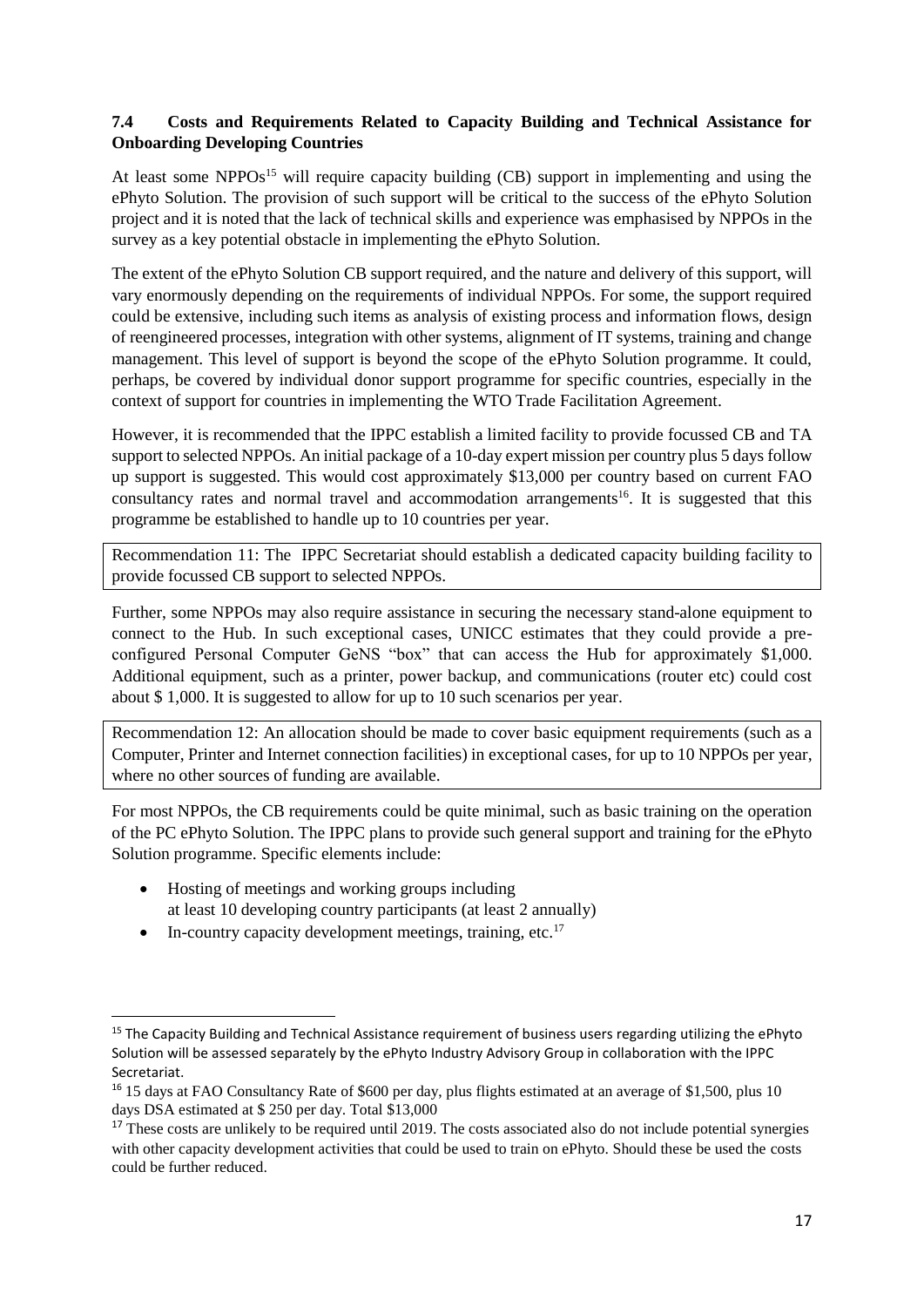In addition to the above, it is recommended that the IPPC develop training webinars and on-line videos in at least English, French and Spanish, describing the ePhyto Solution, and profiling the experiences of NPPOs in implementing the ePhyto Solution. An annual allocation of \$20,000 should be made for this activity.

Recommendation 13: The IPPC Secretariat should develop training webinars and on-line videos describing the ePhyto Solution.

Further, in order to get all NPPOs up to the same level of competence and understanding in the operation of the ePhyto solution, and to keep members up to date on emerging technologies and methodologies, it is recommended that the IPPC Secretariat continue the ePhyto Symposium series and organize a global seminar or workshop, at least one every 2 years, to provide training and opportunities for exchange of experiences and discussion on future requirements and enhancement needs. A full international conference is likely to cost up to \$100,000 so an allocation of \$50,000 per year should be made for this activity.

Recommendation 14: The IPPC Secretariat should continue the ePhyto Symposium Series and organize a global ePhyto Solution seminar or workshop, at least one every 2 years, to provide training and opportunities for exchange of experiences.

The total cost of the above CB, as detailed in Table 3 below, could be around \$373,000 per annum. This should be for an initial 3-year period while the ePhyto Solution is being established. Requirements for such funds will likely start in 2020, when initial seed funding for the ePhyto Solution expires. CB requirements may diminish after this initial 3-year period but will certainly not be eliminated. Therefore, an ongoing longer-term CB support programme is recommended as a core component of the overall ePhyto Solution programme.

| <b>CB</b> Area                            | <b>Detail</b>                                                                                                                     | <b>Estimated</b><br><b>Annual Cost</b><br>$(U.S.$ \$ |
|-------------------------------------------|-----------------------------------------------------------------------------------------------------------------------------------|------------------------------------------------------|
| <b>IPPC</b> General CB<br>support program | Costs of hosting of meetings and working groups<br>including at least 10 developing country<br>participants (at least 2 annually) | \$90,000                                             |
|                                           | IPPC costs associated with in-country capacity<br>development costs – meetings, training, etc. $^{18}$                            | 63,000                                               |
| Additional general                        | International ePhyto Solution Conference and<br>Training (one every 2 years)                                                      | 50,000                                               |
| support                                   | Webinars, On-line seminars                                                                                                        | 20,000                                               |
| IPPC specific NPPO                        | 10 countries per year at \$13,000 per country                                                                                     | 130,000                                              |
| CB support                                | Basic equipment for up to 10 countries                                                                                            | 20,000                                               |
|                                           |                                                                                                                                   |                                                      |
| <b>TOTAL</b>                              |                                                                                                                                   | 373,000                                              |

**.** 

#### **Table 3**

#### **Estimated Capacity Building annual costs**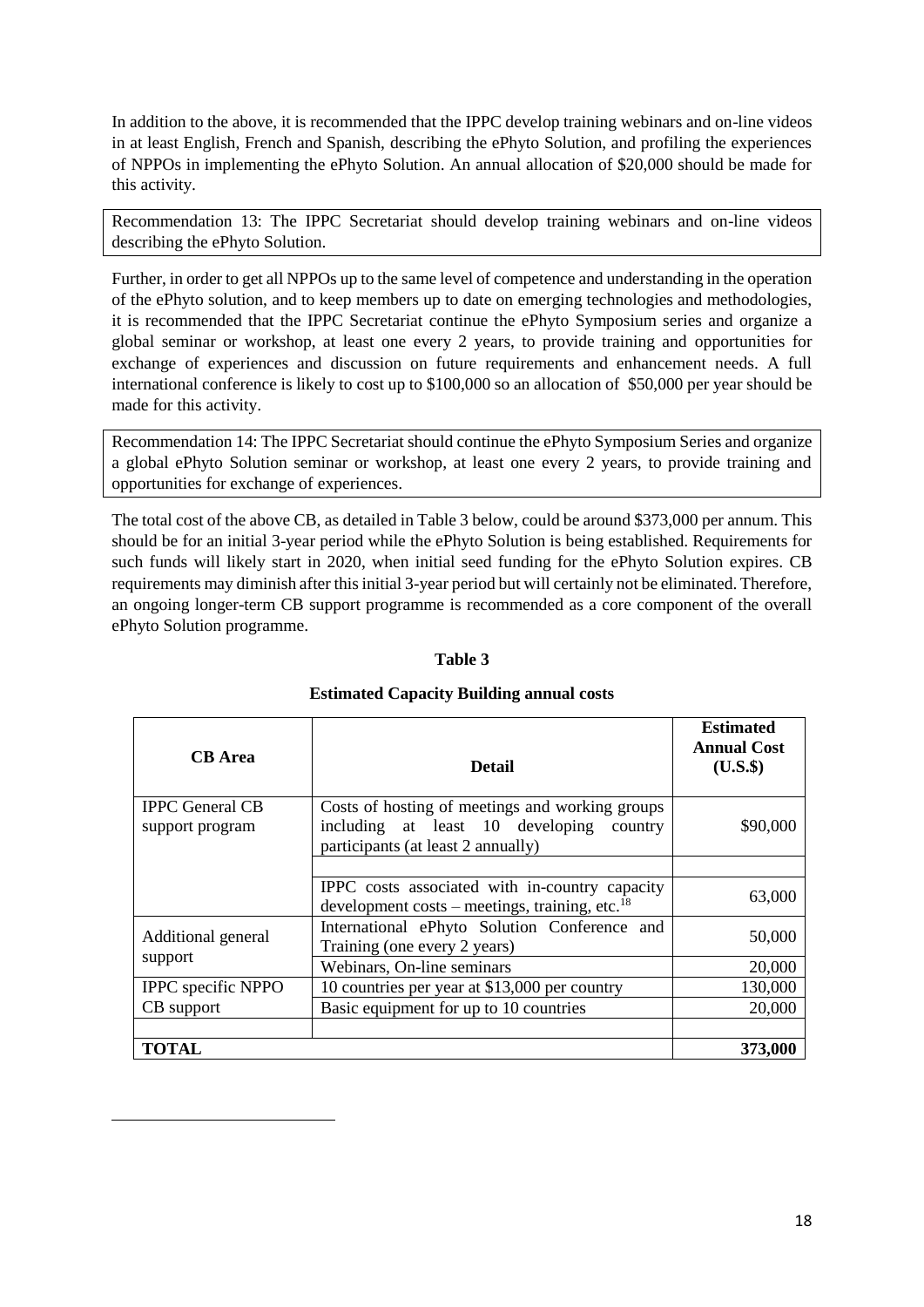#### **8. Business Model Funding - User Preferences**

In this Section, we will first review the preferences of NPPOS and individuals from business that have experience in the use of Phytosanitary Certificates (hereafter referred to as "business individuals surveyed")<sup>19</sup> regarding the funding model. This is based on the two surveys undertaken by the consultants in September 2017.

#### **8.1. Funding Preference of NPPOS**

**.** 

As presented in Figure 1 below, 74% of NPPOs that responded to the NPPO survey indicated their preference for a donor funding model, where the IPPC would seek international donors to fund the whole project; 60% indicated their preference for a donor funding model that funds only part of the project, such as capacity building. Even though most of the NPPOs suggested this model as their preferred approach, few indicated a willingness to be a voluntary donor (86% of the NPPOs said that they would not provide any voluntary donation). A "variable annual membership fee" was the third preferred model with 43% of votes.

The least preferred funding option of NPPOs is "a single fixed annual membership fee paid by all participating NPPOs to IPPC - same fee level for all NPPOs", with 83% of the NPPOs voting this way as shown in Figure 1. The next least preferred option is "fee per ePhyto certificate" (53%). Note that 64% of the Business individuals surveyed preferred the fee "per certificate" as their favourite approach, while NPPOs considered this option as the second least preferred.

# *Figure 1*



#### **Preferred funding model - NPPOs**

<sup>&</sup>lt;sup>19</sup> It is noted that individuals in this group were responding to the survey on their own behalf and do not necessarily represent the views of the companies for which they work. Indeed, some of the respondents do not work for any company and several respondents may come from the same company.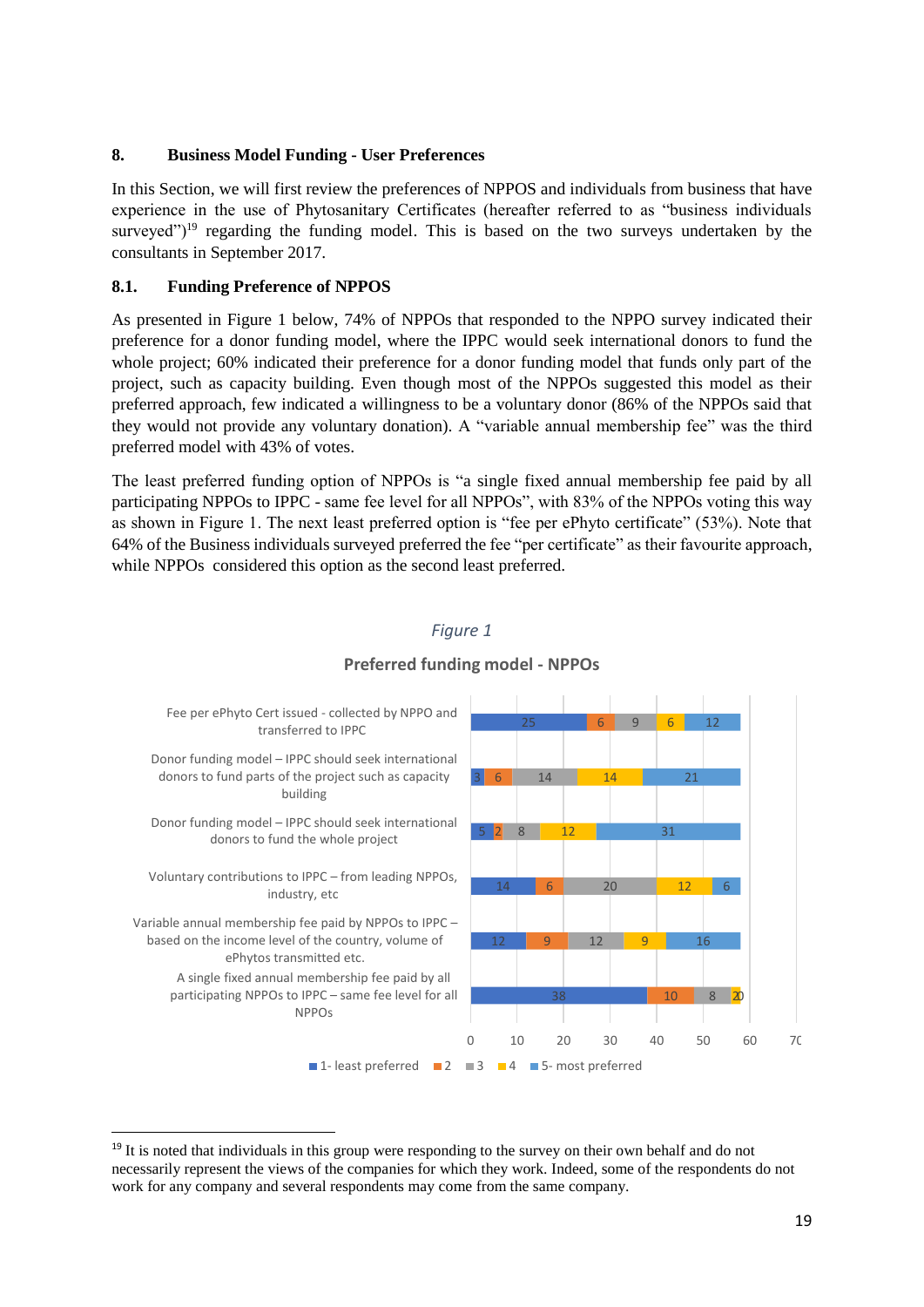#### **8.2 Funding Preferences of Individuals from business that have experience in the use of Phytosanitary Certificates**

As shown in Figure 2, the survey of individuals from business that have experience in the use of Phytosanitary Certificates (hereafter referred to as "business individuals surveyed")<sup>20</sup> indicated that their first choice regarding the fee payment model for the ePhyto Solution is to have a fee per ePhyto Certificate included in the overall Phytosanitary Certificate fee, with a combination of fee per Certificate and a variable annual membership fee as their second preference. Their least preferred option was voluntary contributions from leading NPPOs and industry. Business individuals surveyed strongly preferred that the fees be collected directly by the NPPOs. Business individuals surveyed also indicated their strong preference for national governments or NPPOs to bear the costs of issuing ePhytos (as opposed to industry associations or end-users).

#### *Figure 2*



# Preference on the revenue model - business individuals surveyed

It is noted that, according to the business individuals surveyed, the majority of NPPOs already charge for issuing a PC, with only 9% indicated as not charging. The average cost for issuing a PC was \$46 per certificate.

#### **8.3 Observations regarding Donor Funding versus Participant Based Funding**

**.** 

As outlined above, the surveys indicated that NPPOs prefer a classical donor or organizational support model while business individuals surveyed prefer a participant or fee-based model. It is important to note that these are preferences and not absolutes. Options for both approaches exist and indeed they are not mutually exclusive.

From an IPPC organizational and management perspective, a donor funding model is by far the easiest to establish. The IPPC would, of course, have to manage the donor funding process but this is a classic

<sup>&</sup>lt;sup>20</sup> It is noted that individuals in this group were responding to the survey on their own behalf and do not necessarily represent the views of the companies for which they work. Indeed, some of the respondents do not work for any company and several respondents may come from the same company.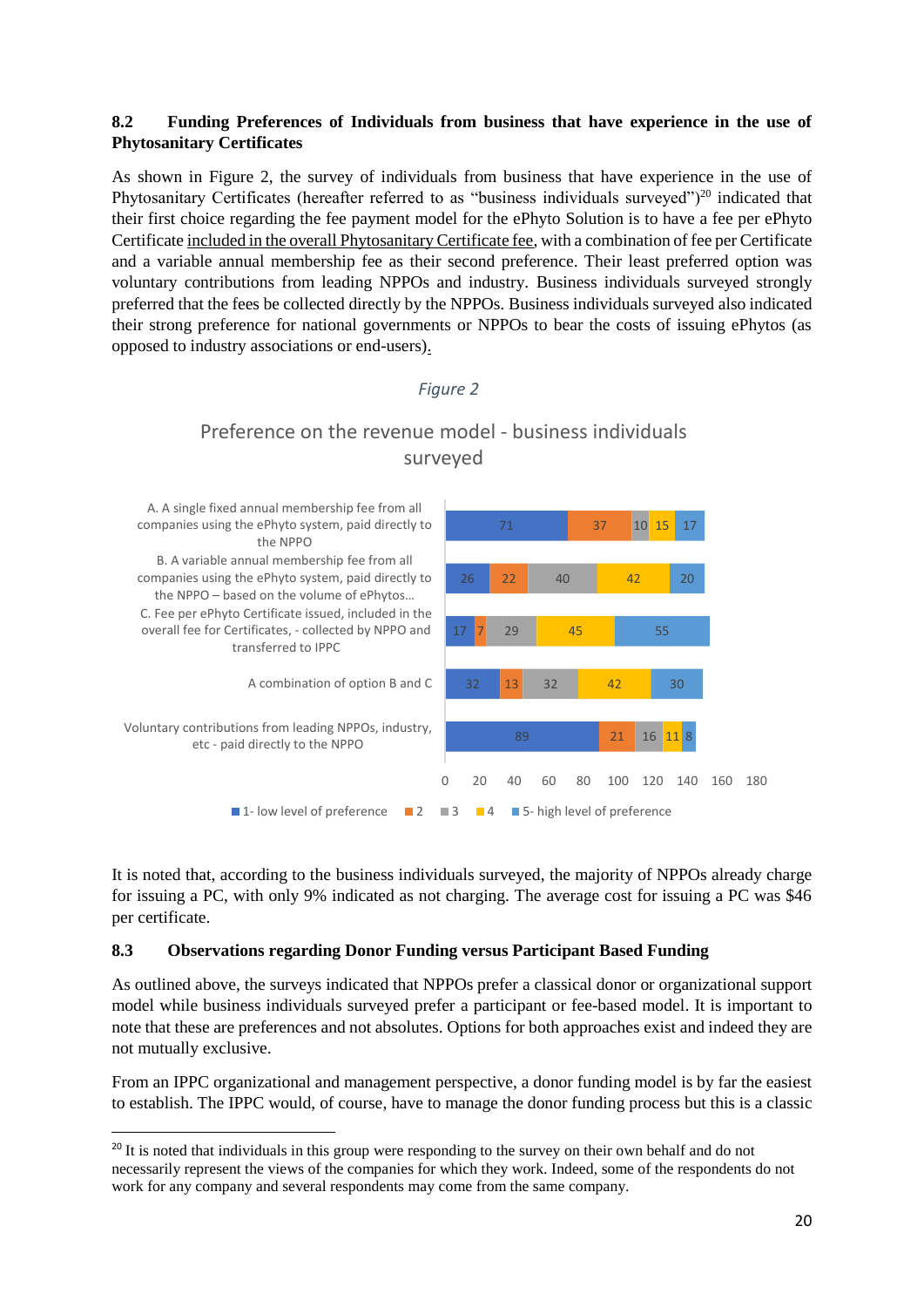arrangement for an international organization such as the FAO, and the approach to this is discussed fully in Section 9.

The key argument in favour of a donor funded model is that it overcomes the need to introduce user fees during the early years of the project. This rewards early adaptors rather than burdening them with the higher fees of early implementation. This helps maximise participation and market share at an early stage, thus building the critical mass of users required for the success of the project. This is the basic approach taken by many eService providers such as on-line versions of leading national newspapers or information or educational services during the initial years of the service.

Further, the ePhyto Solution funding model needs to embrace the development objectives of the project – i.e. to enhance the efficiency of the overall Phytosanitary Certification system and to encourage developing and least developed countries to participate in the ePhyto approach. The core requirement here is to ensure that the cost structure does not represent a barrier to the participation of such countries.

In addition, issues around managing the charging of a participation fee for ePhytos could be challenging. Although a user-based fee is a common approach for eServices, the issue is complicated in the case of the ePhyto by the fact that it is the NPPOs that issue the PCs and not the IPPC. Consequently, the NPPOs would have to collect any ePhyto fee and transfer these funds to the IPPC. Although a mechanism could be put in place to handle this, there are concerns in the IPPC and amongst key NPPOs that this could be administratively complex and could act as a deterrent for bringing developing countries on board the ePhyto Solution, especially in the early years of the programme. There are also legal challenges for the NPPOs to collect "fees" on behalf of the IPPC. These issues are addressed in Section 9 and a possible scenario suggested.

In the longer term, the IPPC will likely have to move to either a fully IPPC-FAO financed or a participant funding approach, as it is difficult to sustain donor funding beyond a given number of years. The initial adoption of a donor based approach gives the IPPC ample time to fully develop these options.

#### **9. Funding Models**

Following on from the discussion in Section 7, consideration is now given to the advantages and disadvantages of the key funding options, namely:

- 1) Funding by the Food and Agriculture Organization (FAO)
- 2) Funding by Donors (including funding support from Lead NPPOs and or Industry)
- 3) Participant Based Funding
- 4) Combination approach

Within this discussion we will look at the total funding requirements of the ePhyto Solution. This is broken down into the three main components namely 1) Operational Costs; 2) Management and Administration Costs and 3) Capacity Building Costs. Where appropriate, these costs are considered separately as they may have different time frames and may be sourced from different budget lines within organizations. Similarly, Management and Administration costs are separated from direct operational costs where appropriate, as different funding agencies may allocate funds in different areas. In all cases, the advantages and disadvantages of each model are detailed, and specific issues are noted.

#### **9.1 Funding by FAO**

FAO could consider funding the delivery of the ePhyto Solution directly, either in its entirety or partially, as suggested by several NPPOs and business individuals surveyed. This would require a highlevel decision by FAO Member States as at present, FAO could not cover ePhyto Operational Costs out of its core budget. It is noted that there is currently a proposal to increase the percentage that IPPC receives from the overall FAO budget, but this may take 2-3 years to be realised, and it may not cover the ePhyto Solution.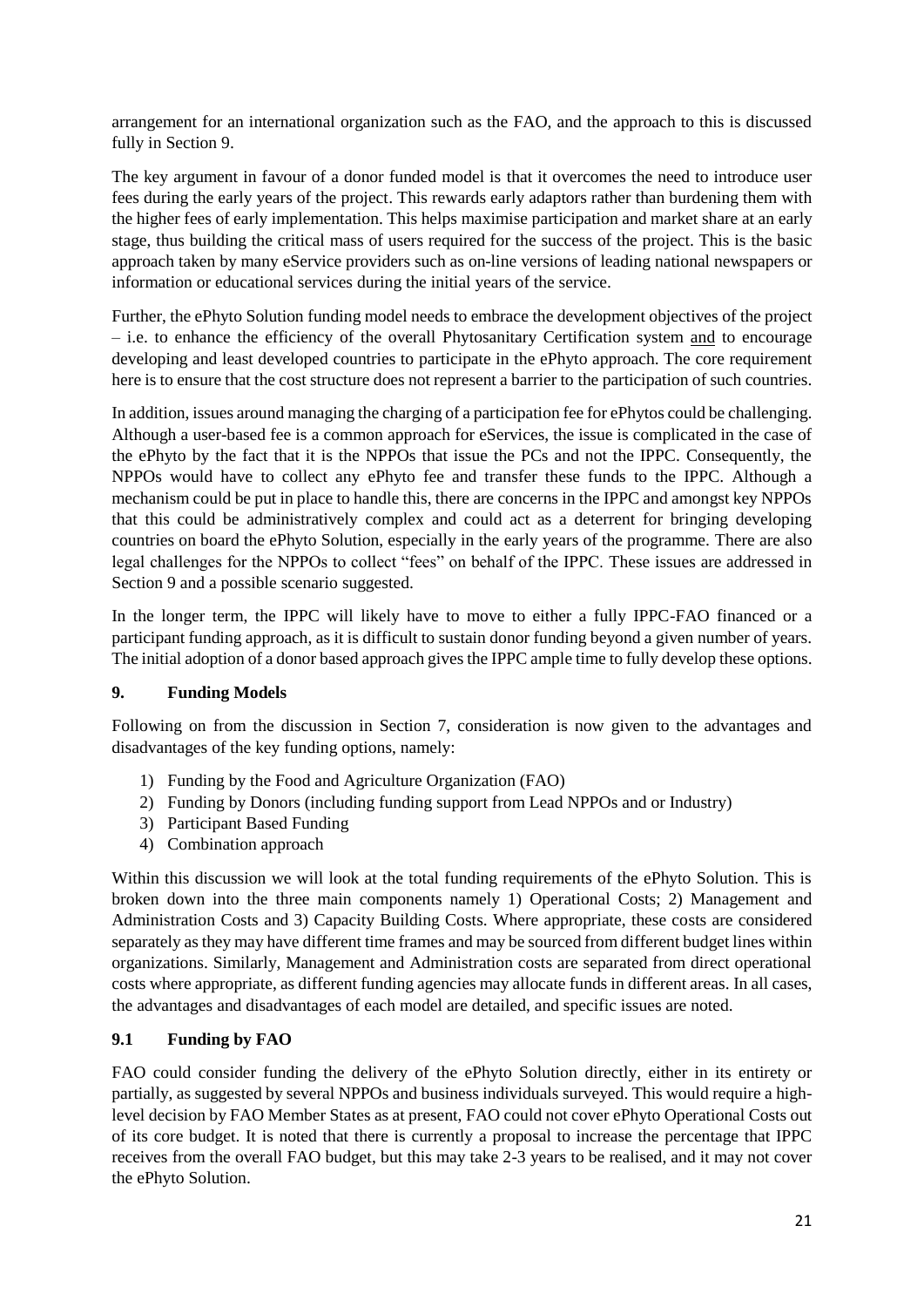Including ePhyto as a core element of the FAO - IPPC budget would require a high-level discussion within the organization. Input from FAO Administration suggests that this could be difficult as ePhyto is not currently a core IPPC activity. However, Member States could change their view on this.

FAO could, of course, consider funding sub-elements of the entire programme, such as Administration and Management and Operational Support, and establish a separate fund for CB, but the same issues would have to be addressed.

It is noted that the food related international standard-setting bodies in the WTO SPS Agreement– CODEX Alimentarius and the, the World Organisation for Animal Health (OIE), have developed guidance to support the use of SPS e-Cert. Specifically, the Codex Committee on Food Import and Export Inspection and Certification Systems (CCFICS) has put in place an electronic Working Group to assess and review existing guidance on electronic certification (IPPC is collaborating with this group), while the OIE is at an early stage of reviewing gaps in standards and guidelines on electronic certification<sup>21</sup>.

To help support the argument for FAO budget support, it may be worth considering making a broader argument to FAO Member States to consider the overall approach to the development and implementation of food related electronic certificates in international trade. A word of caution is warranted here, however. The ePhyto Solution is significantly ahead of these other projects and the IPPC would have to be careful not to get bogged down in a larger project that could reduce the momentum of the ePhyto Solution.

Recommendation 15: The IPPC Secretariat should consider making a broader argument to FAO Member States to support the overall approach to the development and implementation of food related electronic certificates in international trade.

# **9.1.1 Advantages and Disadvantages**

The main advantage of this approach is the certainty it provides to the ePhyto Solution Programme and the strong message of support it sends to IPPC members and end-users, especially in terms of the economic developmental aspect of the programme. It is also relatively simple and consistent from an operational and managerial perspective and would likely encourage a more rapid and sustainable implementation of the programme.

Another key advantage of this approach is that the ePhyto Solution would be provided to users without any additional charge. This can be a very important factor at the early stages of a new initiative such as the ePhyto Solution when one is trying to attract users away from a system and approach that they have used for decades. As noted previously, it also avoids early adopters bearing the burden of development costs. The approach often used is to provide the entire service for free initially and then charge users for enhanced services at a later stage, often restricting the level of free content as time progresses.

The main disadvantage of this approach is that securing Member State approval for such funding can take considerable time and could delay the implementation of the programme. Consequently, an FAO funding model should be considered as a longer-term option, to be established while the proposed donor funding approach is operational.

#### **9.2 Funding by Donors**

A donor funded approach that is established without delay would help maintain the current positive momentum of the ePhyto Solution project and ensure its medium term stability. Discussions with FAO management indicate that the best approach to securing Donor funding for the ePhyto Solution within

<sup>21</sup> For further details see

 $\overline{a}$ 

http://www.standardsfacility.org/sites/default/files/e\_Cert\_Briefing\_note\_EN.pdf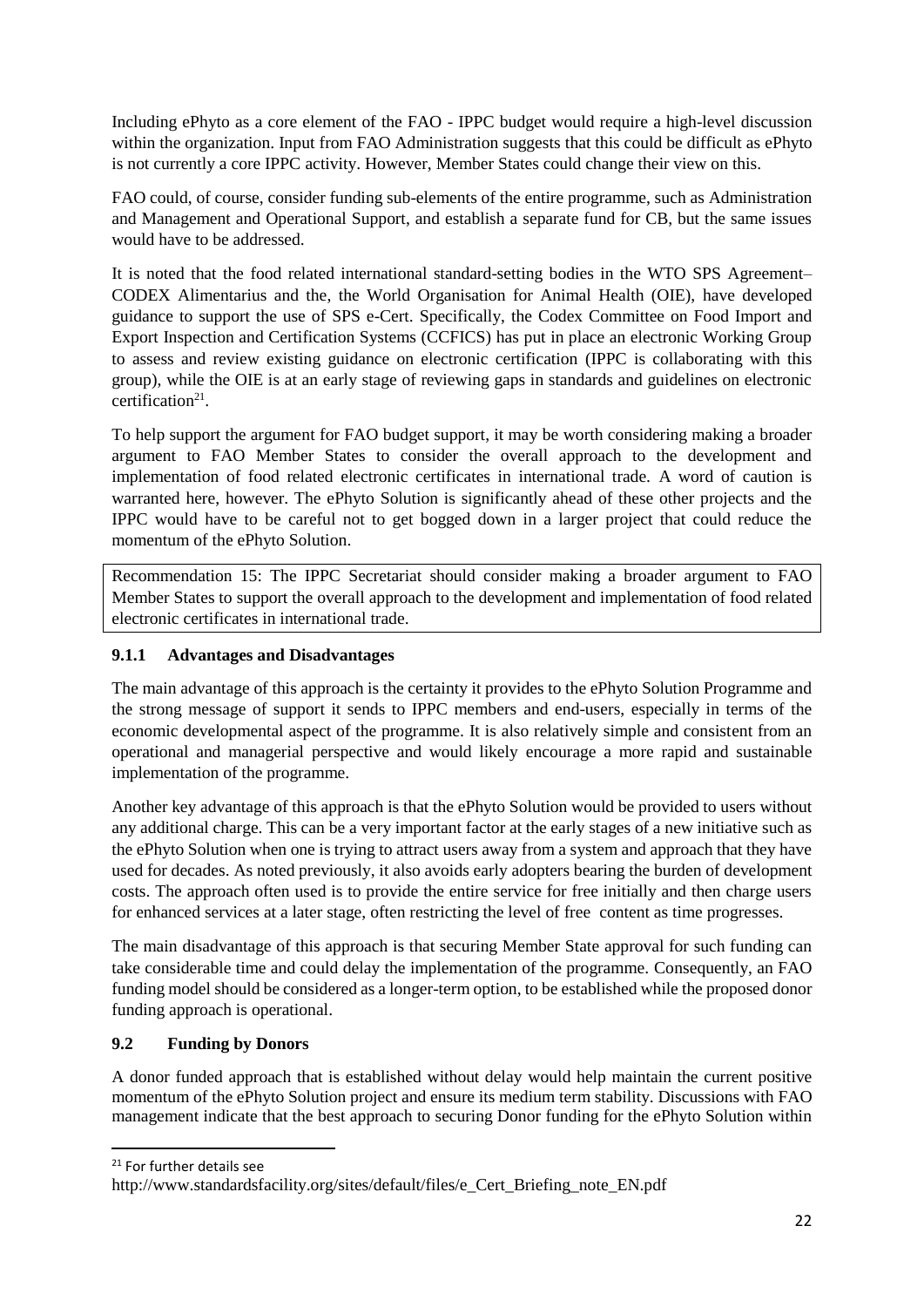23

the FAO framework would be to establish a Multi-Donor Trust Fund (MDTF) for the project. This can be done relatively quickly (within 3 months), is more flexible than a project funding approach, and could be operational by the end of 2018. The MDTF would seek funds from countries for a 3-5 year period, and could be extended thereafter. It may be necessary to get approval from Member States to establish the MDTF for ePhyto but a decision from the Bureau might be sufficient (FAO will investigate further). Should approval be required, the 3 months set up timing would commence from the date of approval.

A decision would have to be made regarding which elements (i.e. Operational, Administration and Capacity Building) of the total ePhyto Solution budget to include in the MDTF. FAO Administration has suggested that it would be best to keep all elements within the one MDTF to assist governance and transparency and to promote the programme to potential donors as an integrated package. However, other options could be considered as some ESG members suggest separating Capacity Building from other costs.

To establish the MDTF, a background programme document would have to be prepared regarding the overall goals and objectives, expected benefits, potential costs, benchmarks, evaluation approach, etc. Potential benefits would be of particular importance. Much of the required information could be taken from this report, and the planned IPPC research into potential benefits and additional information from the Pilot would also complement this.

Target countries for the MDTF could include:

- Australia
- Canada • China

Japan

- New Zealand Norway
- Sweden
- - Switzerland
- The Netherlands
- USA
- European Union

Possible Donor and Development Institutions could include:

- World Bank
- Regional Development Banks
- The German Development Agency GIZ
- UK Department for International Development (DFID)
- Japan International Cooperation Agency *(*JICA*)*
- The United States Agency for International Development (USAID)

# **9.2.1 Complementary Funding from NPPOs and or Industry Groups**

Individual NPPOs, such as in the USA, Australia, Canada and the Netherlands, that have a strong interest in the success of the ePhyto Solution, could be encouraged to also contribute to the MDTF. This would likely have to be done through or in conjunction with their national governments. However, explicit support and or motivation from the NPPOs could significantly enhance the potential for national contributions.

Individual industry organizations could also be targeted to contribute to the MDTF, as industry is a key stakeholder in the ePhyto Solution and could benefit significantly from its successful implementation.

Recommendation 16: Key NPPOs and Industry associations could be targeted to solicit support funding for the ePhyto Solution – under any and all of the funding models suggested.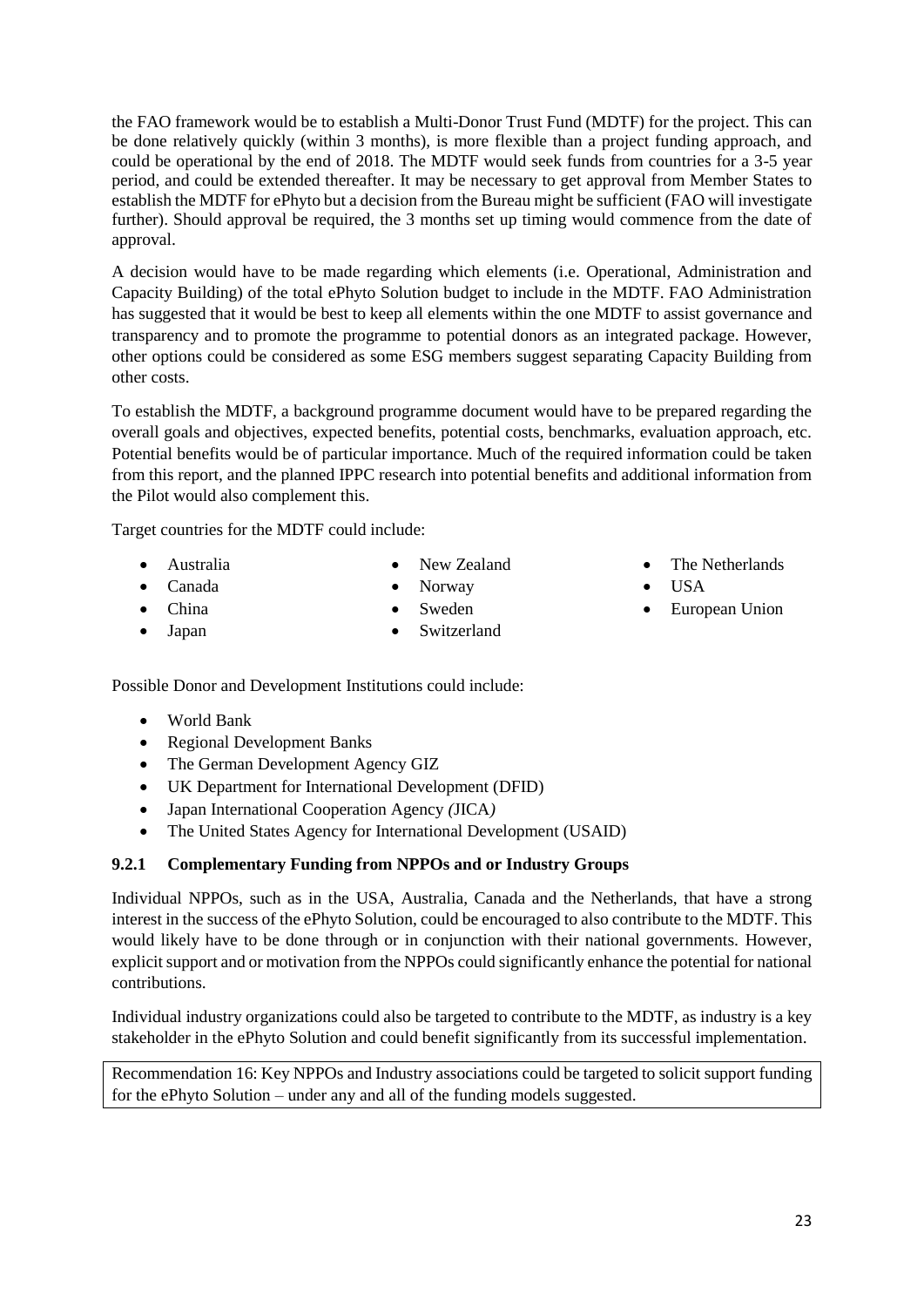#### **9.2.2 Advantages and Disadvantages**

The main advantage of this approach is that it would secure immediate funding for the short to medium term and allow the ePhyto Solution to operate without additional user fees in the early stages of the programme, and thus more quickly establish a critical mass of users and user volume. This will be a critical factor for the success of the ePhyto Solution.

Another advantage is that it engages major users (i.e. major implementing countries, NPPOs and industry) in the ongoing operation and development of the ePhyto Solution. This could also have a positive impact on securing additional Capacity Building and Technical Assistance support for the programme (over and above the basic CB programme detailed in Section 7.4), as donors would already have a stake in ensuring the success of the programme.

It would be essential to have a thorough evaluation component in place for the ePhyto Solution programme as part of the MDTF package, as donors will generally insist on this as a condition of funding. It is also generally a pre-condition for repeat funding applications.

The main limitation to this approach is that it could have a defined life span as donors are unlikely to contribute indefinitely. In addition, donor contributions to FAO projects generally incur a 12% administration charge to cover internal FAO overheads (note that this is separate from the actual ePhyto Solution Management and Administration costs described in Section 7.3).

In the longer term, the IPPC would need to either secure a more permanent option such as adopting the ePhyto Solution as a core element of the IPPC – FAO budget (possible complemented by Capacity Building support from specific agencies); or adopt a participant-based funding model as described below.

## **9.3 Participant Based Funding**

Options for a participant-based funding (PBF) model were also considered by the consultants. It is recognised that this is the least preferred option by the NPPOs and that it is also not favoured by the ePhyto Steering Group (ESG). However, the consultants felt it would be useful to at least review this option at a summary level for future consideration as the project matures.

PBF refers to a model where users pay a fee for the use of the system that covers part or all of the operational costs of the system. PBF can have many manifestations and can be tailored to the unique needs and requirements of a particular application or industry or situation. It generally relates to some form of volume based pricing and almost never goes into the minute detail of charging and collecting a separate fee for each individual transaction.

The issue of user fees is somewhat complicated in the case of the ePhyto Solution given the fact that it is the NPPOs that issue the PCs and ePhytos and not the IPPC. The NPPOs would, in this case, be the direct clients (users) of the ePhyto Solution service and the ePhyto Solution business users would, in turn, be clients of the NPPOs.

Consequently, there are two aspects to consider regarding the establishment of a PBF for the ePhyto Solution, namely: 1) the fee that the IPPC would charge the NPPOs for ePhyto service (in order to cover the cost of operating the ePhyto Solution); and 2) the fee that the NPPO would charge the business users in order to recover this cost from the IPPC, plus any additional NPPO operational cost related to the ePhyto Solution.

In order to understand this dynamic, at least four key questions must be answered, namely:

**Question 1:** What would be the incremental cost (or savings) to the NPPO for issuing an ePhyto as opposed to a paper PC? In other words, would a streamlined paperless ePhyto process be more or less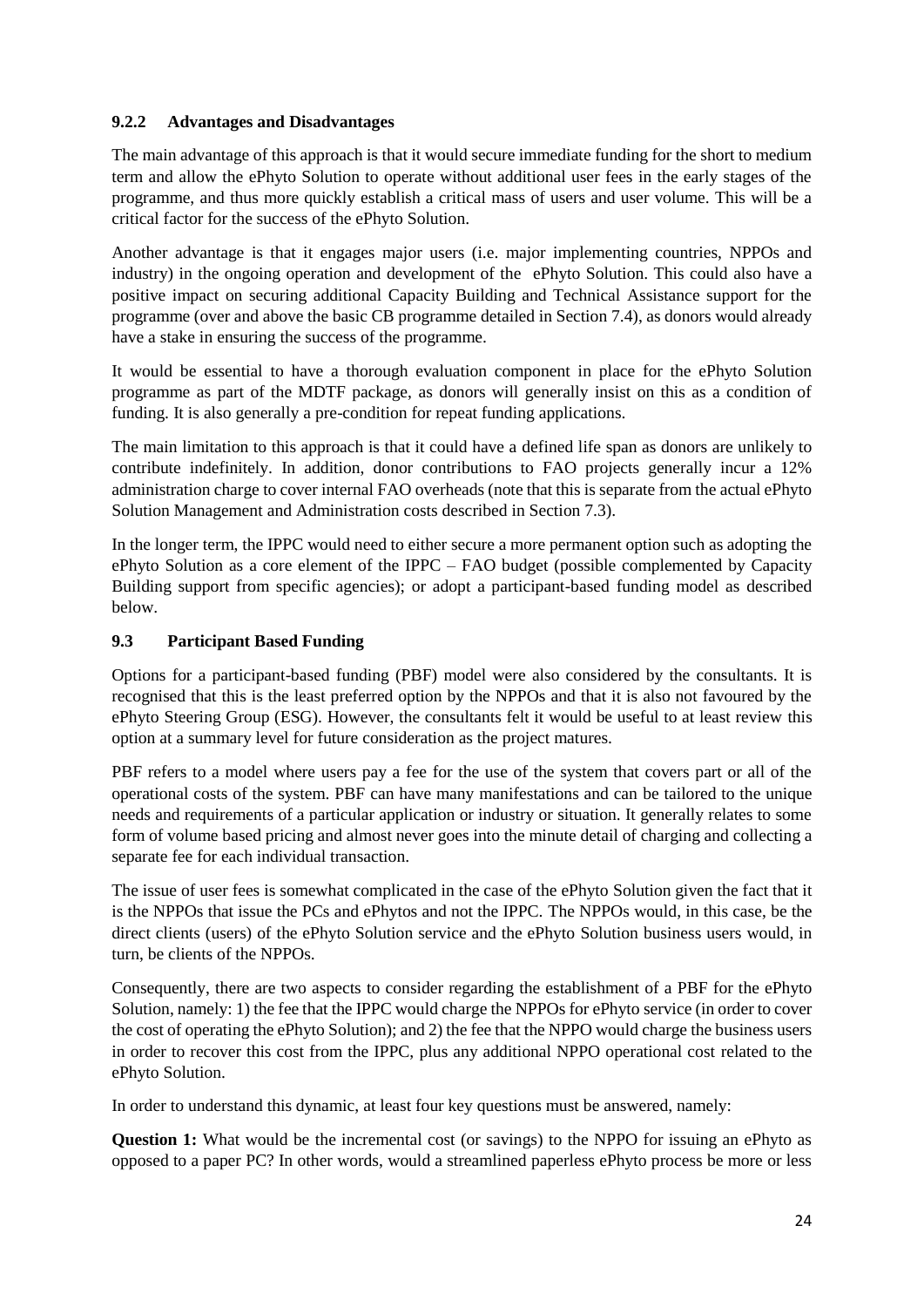costly to the NPPO than the existing paper-based process, which involves printing the PC on specially prepared paper and handling manual storage facilities?

**Question 2:** If there is an increase in cost to the NPPO, how should this be passed on to the end user?

**Question 3:** How much and in what manner should the IPPC charge the NPPOs for providing the ePhyto Solution services?

**Question 4.** How should (could) the fees collected by the NPPOs be transferred to the IPPC?

The complete answers to these questions can only be given following analysis of the data (volumes, operating costs, efficiencies, etc.) from the ePhyto Pilot. Some thoughts on the possible answers are provided below by the consultants:

**Points regarding Question 1:** Incremental cost (or savings) to the NPPO for issuing an ePhyto.

This cost (savings) could be calculated as follows:

(Cost of establishing the ePhyto Solution in the NPPO  $*$ .25)<sup>22</sup>/expected number of ePhytos issued per year) + increase (or decrease) in unit cost of issuing an ePhyto verses a Paper PC + average unit charge per ePhyto by IPPC.

If the incremental cost of an ePhyto compared to a paper PC is positive, this would have to be either subsidised by the NPPO or passed on to the ePhyto user. If the incremental cost is negative, this would result in a net saving to the NPPO.

Given the experience of other trade related edocument implementations such as Single Window, it is most likely that the introduction of ePhyto would result in savings for the NPPOs in issuing, tracking and storing ePhytos, especially as volumes increase.

**Points regarding Question 2:** How should this be passed on to the end user?

If there is a net increase in cost in issuing ePhytos compared to paper PCs, it is likely to be very small and probably less than \$2 per ePhyto issued. It is the view of the consultants that the most efficient way to handle this additional charge would be to add it to the existing cost of issuing a PC, which currently averages around \$46 globally<sup>23</sup>. The vast majority of NPPOs already charge a fee for issuing existing paper based PCs and mechanisms are already in place for collecting these fees. The idea of introducing a separate additional charge would be too cumbersome and would not be cost effective or user friendly.

Given that the ePhyto Solution should offer significant benefits to business in terms of the overall efficiency of obtaining PCs, it is highly likely that businesses would be prepared to pay this incremental charge. It is noted that PC Users indicated this as their preferred approach to funding the ePhyto Solution.

Recommendation 17: Under a Participant Based Funding Model, fees could be added to existing fees for issuing a PC by an NPPO.

**Points regarding Question 3:** What and how should the IPPC charge the NPPOs?

The IPPC could establish a multi-tiered discount structure providing low or no charges to special category users such as developing or least developed countries, and significant discounts to large volume users. A basic annual "participation fee" for each NPPO that joins the ePhyto Solution programme could also be established, to cover the initial setup and maintenance costs. The specific fee

**.** 

 $22$  25% of the cost is allocated per year assuming a 4 year write down of the investment

<sup>&</sup>lt;sup>23</sup> It is noted that the estimation of PC costs needs to be reviewed, as some countries included the total cost of inspection in their answer to this question of PC issuing cost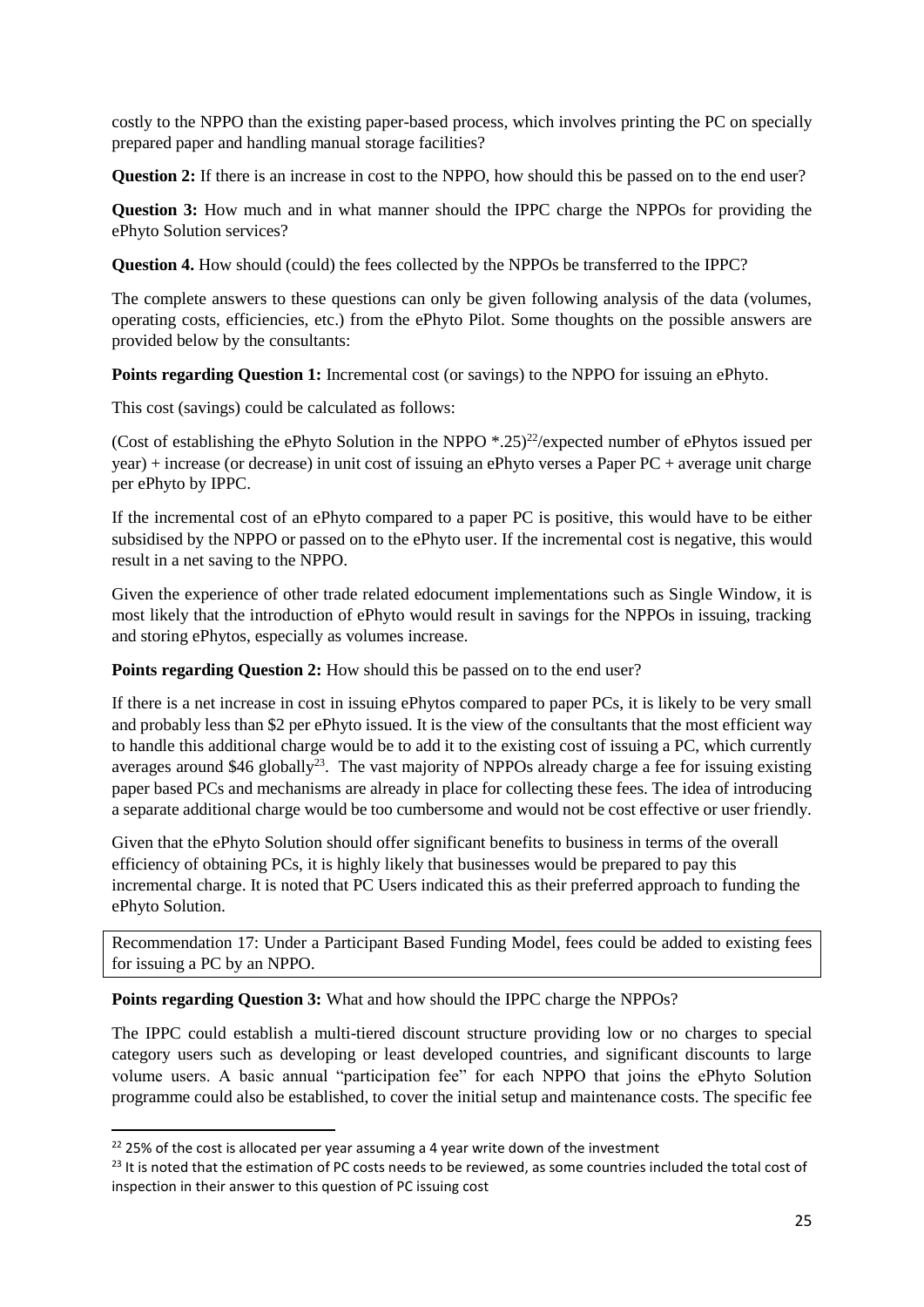rates to be charged to the NPPOs could be calculated on the basis of the total operational cost of the ePhyto Solution and the expected volume of ePhytos handled.

**Points regarding Question 4:** How to transfer the fees collected by the NPPOs to the IPPC.

In order to simplify the transfer of funds from NPPOs to the IPPC, payments could be made on an annual basis, in advance, based on the anticipated number of ePhytos to be issued by a particular NPPO. NPPOs would have to budget in advance for this. These payments could be adjusted at the end of each year, based on actual numbers of ePhytos handled by the ePhyto Solution for the specific NPPO. This is the approach used in the eTIR system. As mentioned in Section 9.6, the administration of this payment mechanism could be handled by an external agency such as UNOPS.

It is noted that any fee-based approach for issuing ePhytos could have a number of implications for national governments, including possible changes to national legislation, administration of the fee, etc. Most of the NPPOs responding to the survey were uncertain as to whether or not they could legally collect fees for the exchange of an ePhyto and pay this back to the IPPC. Only 16% of the NPPOs indicated that they could collect the fee, and 29% indicated that they are not allowed to do so. According to the NPPOs, the process to change or adopt legislation to allow charging fees is complex and can take between 2 to 5+ years. The IPPC should assist the NPPOs to undertake a review of the legal issues regarding charging.

Recommendation 18: Should a future Participant Based Funding Model be considered, a multi-tiered discount structure should be employed, providing low or no charges to special category users such as developing or least developed countries, and significant discounts to large volume users. Further, an annual estimated payment in advance mechanism should be established to reduce administrative overheads.

Recommendation 19: The IPPC should assist the NPPOs to undertake a review of legal issues regarding charging end-user fees for ePhytos, and transferring such "fees" to IPPC. This review should also consider other mechanisms for transferring funds from NPPOs to IPPC for this purpose.

#### **9.3.1 Advantages and Disadvantages of Participant Based Funding**

The primary advantage of an efficient participant based funding approach is that it can provide secure funding for the operation of the ePhyto Solution over the longer term. It also links the supplier (i.e. the IPPC/NPPO) directly with the end user (NPPO/business user) and helps ensure that the quality and benefits of the service are maintained.

Participant based funding is used successfully in many eServices in the international trade area and models can be devised to make this administratively simple and efficient. The main approach of including the ePhyto fee within the existing PC fee structure, as recommended in this report, would be relatively simple to implement and the fee transfer system between NPPOs and the IPPC could be relatively easily established, subject to addressing national legal and administrative issues. As mentioned previously, it would also be worth investigating the option of contracting out the entire fee collection to a specialist agency in this area, such as the United Nations Office for Project Services (UNOPS).

The main disadvantages of a participant based funding approach are:

- Participant fees could delay the formation of the critical mass of ePhyto Solutions users
- They could also deter developing countries from participating in the project
- The administrative cost of fee collection and administration could be high or too complicated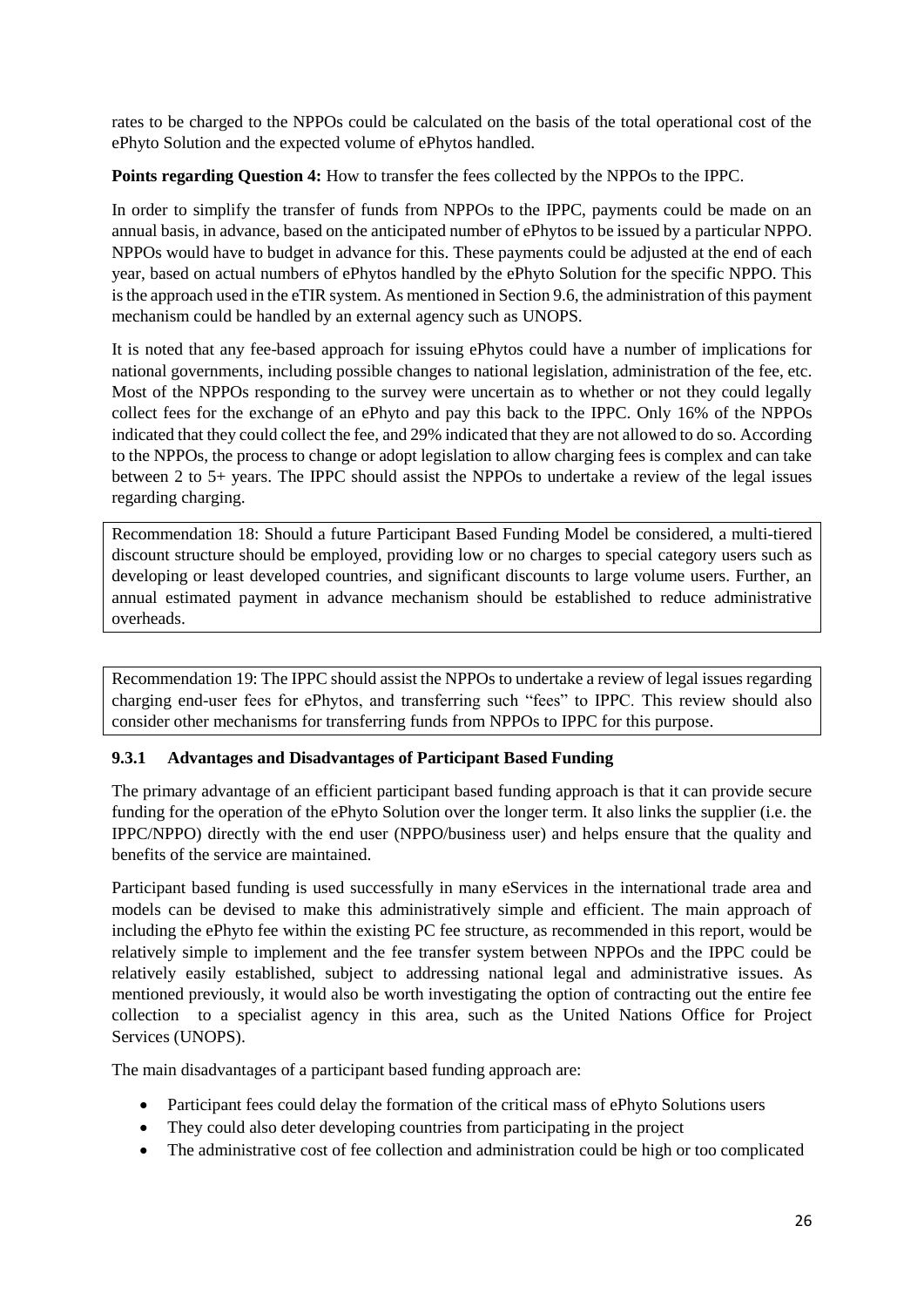- Difficulty in addressing countries that couldn't /wouldn't pay (e.g., would IPPC block them from using the ePhyto Solution?)
- Difficulty in countries having to amend fee legislation/regulation to collect fees on behalf of international organizations

However, it is the view of the consultants that all of these issues could be overcome in time and there are many models of fee based eServices that could be referenced in designing an appropriate approach for the ePhyto Solution.

#### **9.4 Combination approach**

Although administratively more complex, it would be quite possible to split the Operational, Administrative and Capacity Building aspect of the ePhyto Solution programme amongst different entities. For example, IPPC could cover all administrative costs (i.e. the P3 and G4 staff) and leading NPPOs and or business organizations could cover the UNICC operations. Training and capacity building could be covered by donations to a CB trust fund. An ePhyto Solution Membership Fee could be charged to all NPPOS and business users to cover necessary administrative costs in maintaining user account and access authorizations and storage allocations.

| <b>Item</b>                                                     | <b>Funded by</b>      | Annual    |
|-----------------------------------------------------------------|-----------------------|-----------|
|                                                                 |                       | Cost US\$ |
| <b>IPPC</b> Management and Admin and Support and meetings       | <b>IPPC</b>           |           |
|                                                                 |                       | 294,500   |
| UNICC Hosting and Admin and Support for Hub and GeNS            | <b>NPPOs</b><br>Key   |           |
| Operation                                                       | <b>Business</b><br>or |           |
|                                                                 | Organizations         | 410,000   |
| <b>Possible Additional ePhyto Solution Operating Costs</b>      | Lead NPPOs            |           |
|                                                                 | and industry          |           |
|                                                                 |                       | 170,000   |
| Costs Related to Capacity Building and Technical Assistance for | Donors                |           |
| <b>Onboarding Countries</b>                                     |                       |           |
|                                                                 |                       | 373,000   |
| <b>TOTAL</b>                                                    |                       |           |
|                                                                 |                       | 1,247,500 |

A possible funding scenario reflecting the above discussion is presented below.

#### **9.4.1 Advantages and Disadvantages**

This combination approach would help ensure the continued engagement and commitment of all key players. It would also help key stakeholders to apply their support in the specific areas where they are most interested and comfortable.

The approach would, however, require additional management and administration and would likely incur additional costs in this area.

#### **9.5 Recommendation Regarding Funding Options**

All of the above funding options have their advantages and disadvantages. The approach recommend in this report is to focus initially (i.e. for the first 5 years) on a donor funded approach through the establishment of a Multi Donor Trust Fund. This would ensure that the continued momentum in establishing the ePhyto Solution is maintained and that the critical mass of users and participating countries could be more quickly established.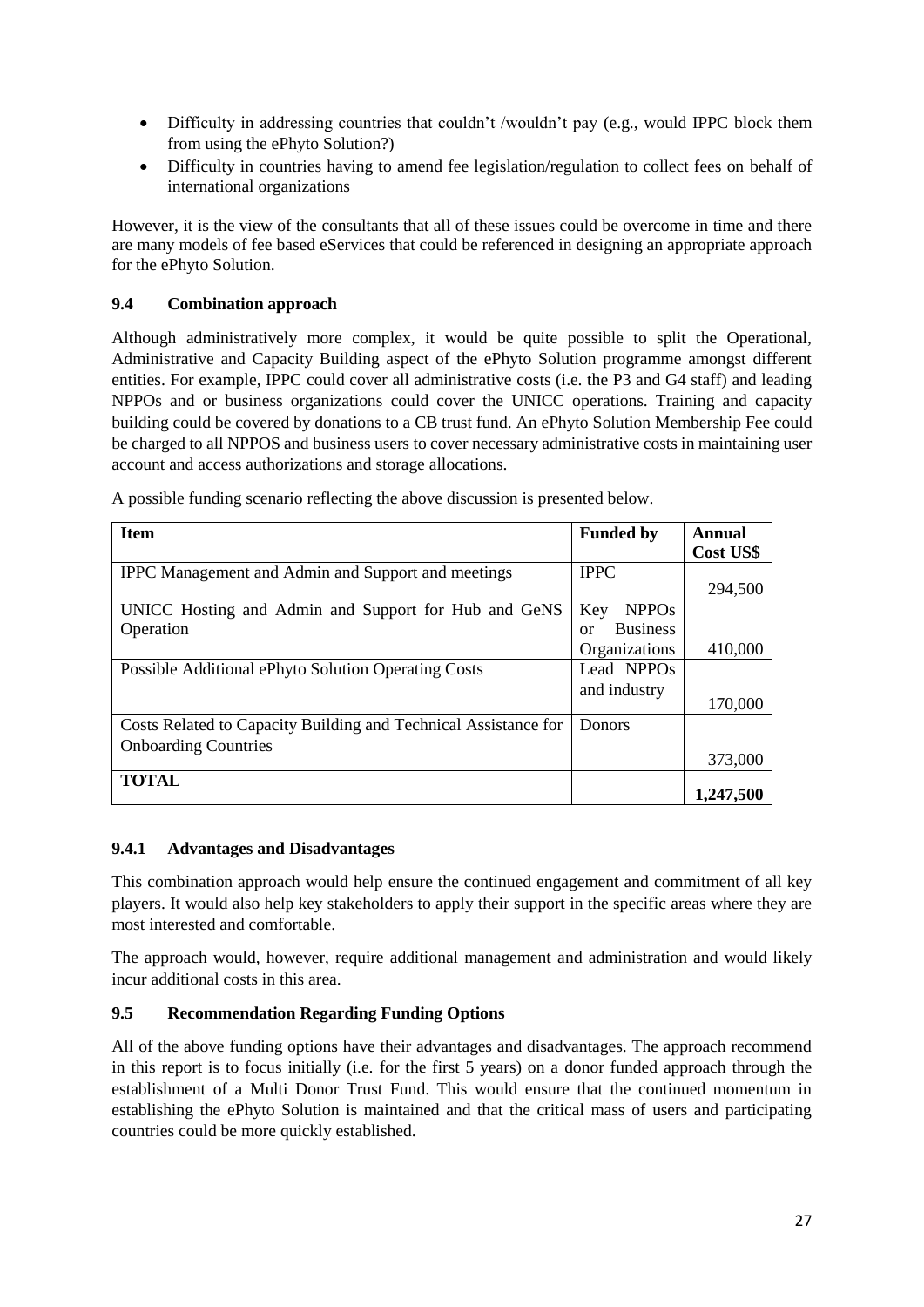Recommendation 20: A Multi Donor Trust Fund should be established as the preferred initial funding mechanism for the ePhyto Solution, covering an initial 5 years and extendable for additional years. An MDTF project document should be prepared by the IPPC Secretariat for this purpose.

It is recommended that the MDTF should take an integrated approach, covering all aspects of the programme - operational, administrative and capacity building. This would help management focus on a total development approach and would also address the key objective of onboarding developing countries.

Recommendation 21: The Multi Donor Trust Fund should take an integrated approach, covering all aspects of the programme - operational, administrative and capacity building.

Recommendation 22: Clearly delineated budget lines, with full accountability and auditing, should be established within the MDTF for each key area, including Administration, Additional Development and Support, and Capacity Building.

Recommendation 23: The IPPC should use the 5 year MDTF period to review alternative funding options, such as funding by FAO, a Participant Based Funding model or a combined approach. This review should start immediately after the launch of the MDTF, with a preliminary report prepared by end of Year 1 and a final recommendation by the end of Year 2. Mechanisms for the new agreed model should be fully in place before the end of Year 3.

Recommendation 24: After the 5 year review period, capacity building could be separated out, although at least some capacity building funds should remain in the IPPC ePhyto Solution operation and administrative budgets, to provide the IPPC with the necessary flexibility to address capacity issues as they arise.

The assessment of the above options would be greatly facilitated by the additional data and experiences collected through the Pilot and the initial years of implementation under the MDTF. The planned additional research into benefits and operational models that will be undertaken by the IPPC in collaboration with other international organizations would also greatly assist in this regard.

#### **9.5.1 Framework for Financial Management of ePhyto Solution Funds**

Managing the collection and disbursement of funds for the ePhyto Solution would be a significant piece of work and would be beyond the current limited resources allocated to the initiative by IPPC. For example, fundraising from potential donors or other support entities is very time consuming and management and report of funds utilization is a demanding task. Further, many donor programmes require extensive reporting, including full funds utilization and programme effectiveness evaluation reports.

In addition to the above, any fee or participant-based approach would require considerable additional financial management resources. It is, therefore, recommended that IPPC explore options for an external entity to manage the financial aspects of the ePhyto Solution programme, noting that this comes with its own set of costs of between 6 and 12% of total costs. Options could include, but should not be limited